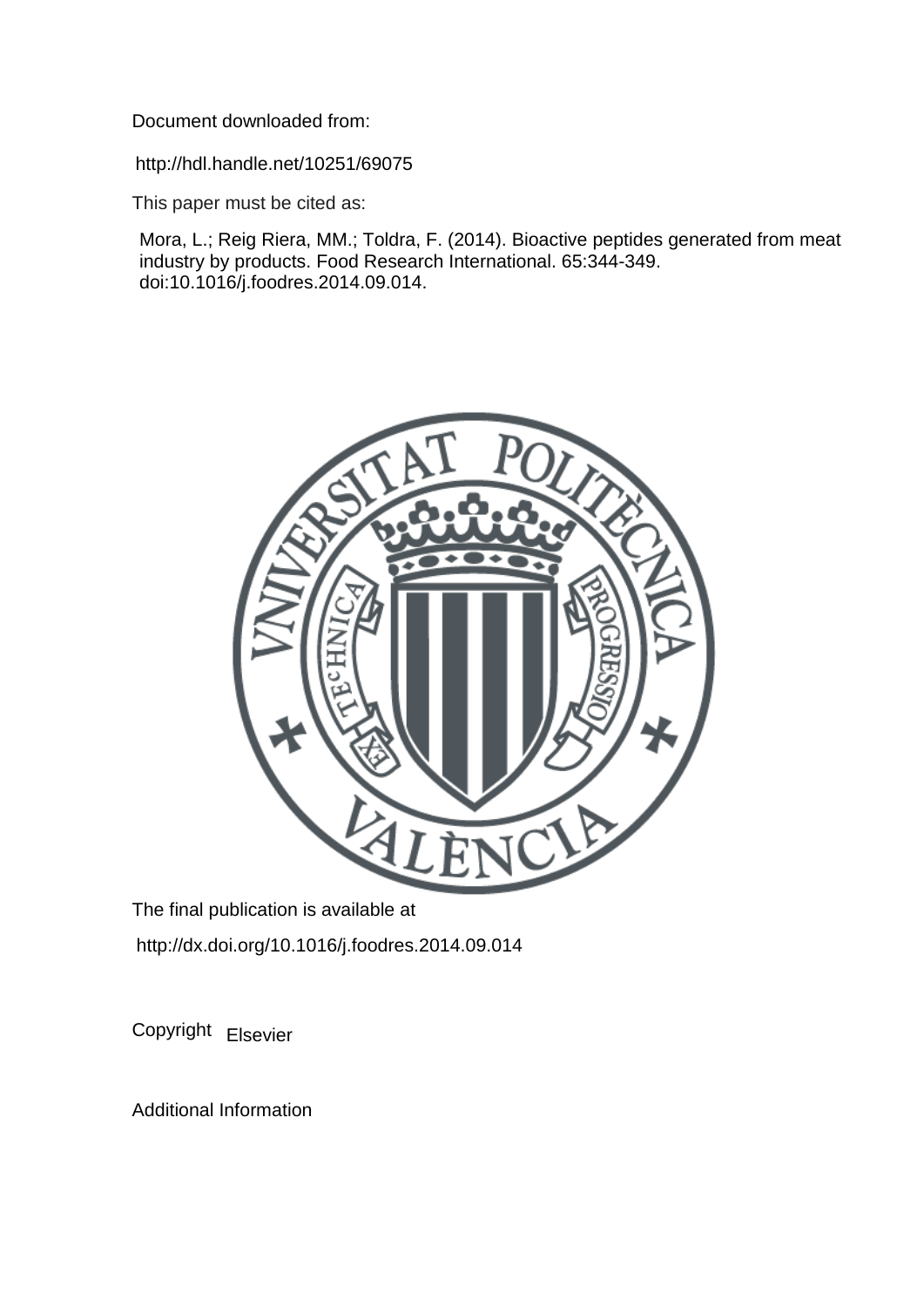|                    | 1              | <b>BIOACTIVE PEPTIDES GENERATED FROM MEAT INDUSTRY BY-</b>                                       |
|--------------------|----------------|--------------------------------------------------------------------------------------------------|
| 1<br>2<br>3        | $\overline{2}$ | <b>PRODUCTS</b>                                                                                  |
| 4<br>5             | 3              |                                                                                                  |
| 6<br>7<br>$\,8\,$  | 4              | Leticia Mora <sup>1</sup> , Milagro Reig <sup>2</sup> and Fidel Toldrá <sup>1,*</sup>            |
| $\mathsf 9$<br>10  | 5              |                                                                                                  |
| 11<br>12<br>13     | 6              | $1$ Instituto de Agroquímica y Tecnología de Alimentos (CSIC), Avenue Agustín Escardino          |
| 14<br>15           | $\tau$         | 7, 46980 Paterna (Valencia), Spain and <sup>2</sup> Instituto de Ingeniería de Alimentos para el |
| 16<br>17<br>18     | 8              | Desarrollo, Universidad Politécnica de Valencia, Camino de Vera s/n, 46022 Valencia,             |
| 19<br>20           | 9              | Spain                                                                                            |
| 21<br>22<br>23     | 10             |                                                                                                  |
| 24<br>25           | 11             |                                                                                                  |
| 26<br>27<br>28     | 12             |                                                                                                  |
| 29<br>30<br>31     | 13             | *Author for correspondence (F. Toldrá), e-mail: ftoldra@iata.csic.es                             |
| 32<br>33           | 14             |                                                                                                  |
| 34<br>35<br>36     | 15             |                                                                                                  |
| 37<br>38           | 16             |                                                                                                  |
| 39<br>40<br>41     | 17             |                                                                                                  |
| 42<br>43           | 18<br>19       | Running title: Bioactive peptides from meat by-products                                          |
| $4\,4$<br>45<br>46 | 20             |                                                                                                  |
| 47<br>48           | 21             |                                                                                                  |
| 49<br>50<br>51     | 22             |                                                                                                  |
| 52<br>53           | 23             |                                                                                                  |
| 54<br>55<br>56     | 24             |                                                                                                  |
| 57<br>58           | 25             |                                                                                                  |
| 59<br>60<br>61     |                |                                                                                                  |
| 62<br>63           |                | $\mathbf{1}$                                                                                     |
| 64                 |                |                                                                                                  |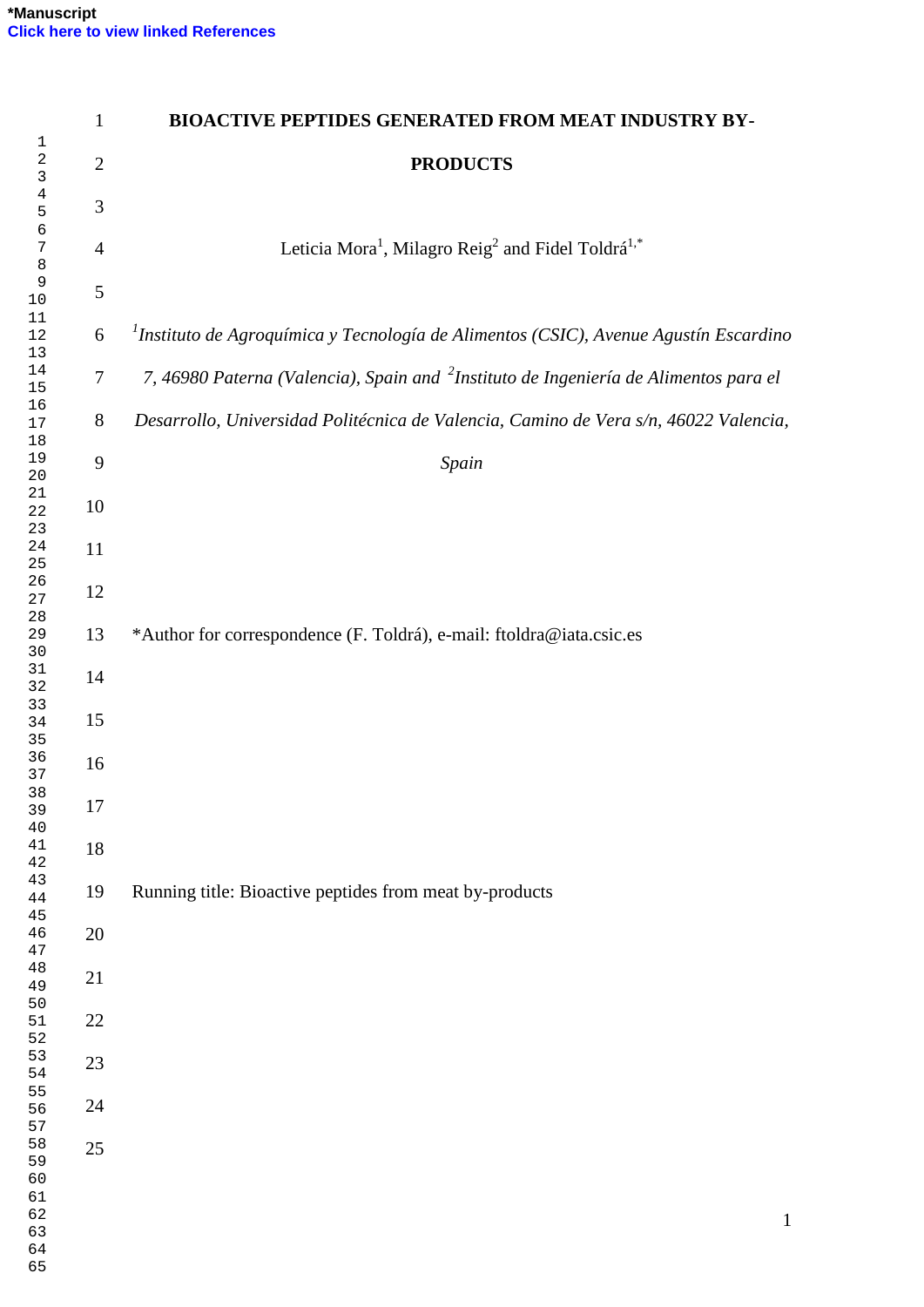#### ABSTRACT

 There is a large generation of meat by-products, not only from slaughtering but also in the meat industry from trimming and deboning during further processing. This results in extraordinary volumes of by-products that are primarily used as feeds with low returns or, more recently, to biodiesel generation. The aim of this work was to review the state of the art to generate bioactive peptides from meat industry by-products giving them an added value. Hydrolysis with commercial proteases constitute the typical process and a variety of peptides result from such extensive proteolysis. This review focuses on the identification of a large number of peptides derived from the enzymatic hydrolysis of specific meat by-products and its characterisation for bioactivity. The potential of some of the identified peptides to be used as bioactive supplements in foods has also been considered.

## KEYWORDS

Peptides, bioactive peptides, protein hydrolysis, proteolysis, mass spectrometry,

bioactivity, antihypertensive peptides, antioxidant peptides, antimicrobial peptides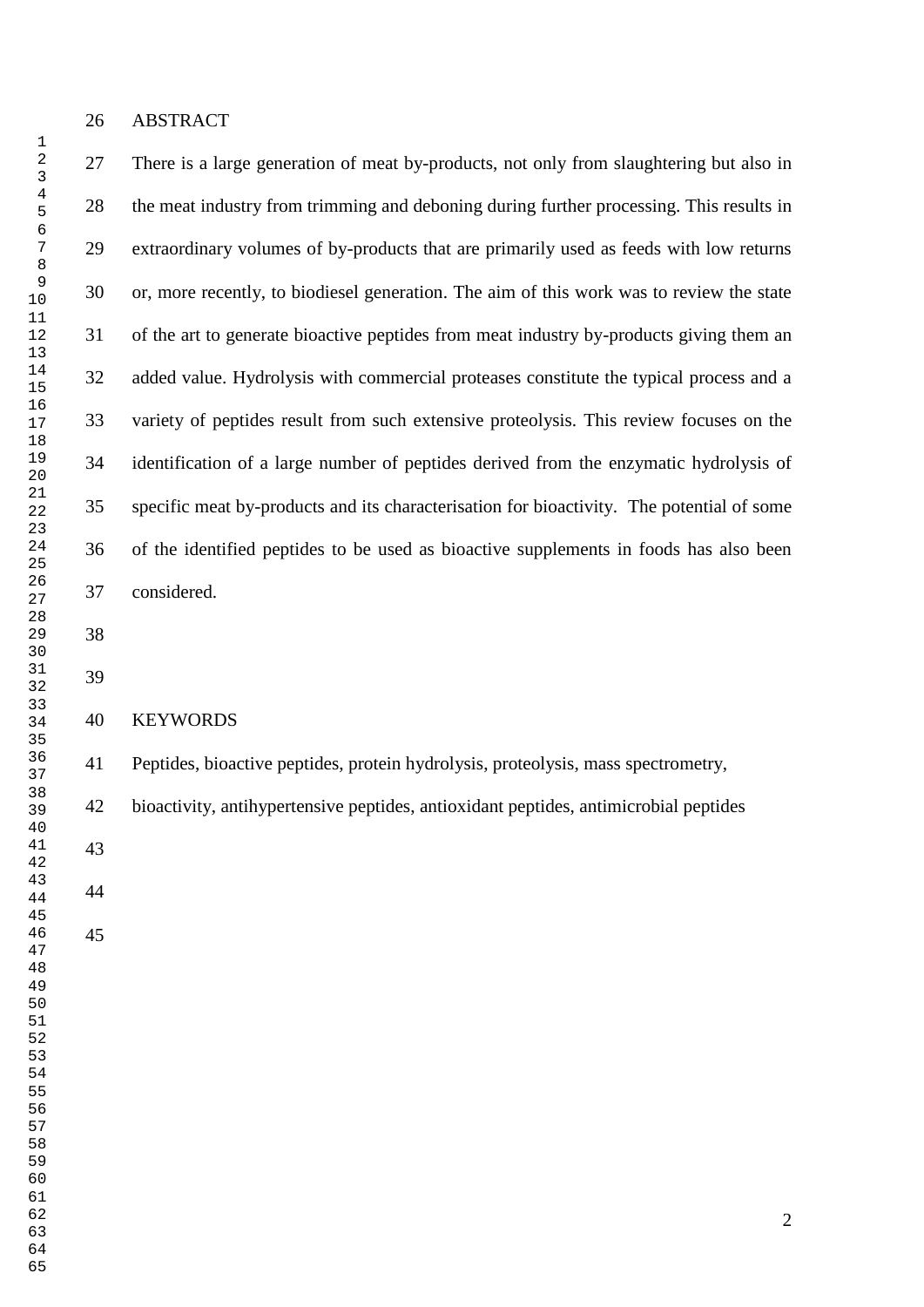Meat industry annually produces tons of by-products that represent a cost for the meat processing sector as well as an important environmental problem. The generation of by- products depends on tradition, culture, and religion of the production countries, but usually includes trimming, bones, blood, and skin (Nollet & Toldrá, 2011). Nowadays, industries are making a strong effort converting by-products and wastes into useful sources of both, edible and non-edible products, producing valuable new products and functional ingredients with a significant added-value and/or a strong economic potential (Zhang, Xiao, Samaraweera, Lee & Ahn, 2010; Toldrá, Aristoy, Mora and Toldrá, 2012). Fertilizers as well as biodiesel generation, pharmaceutics, and plastic or energy, would be the main non-edible use of by-products (Pearl, 2004; Ockerman and Basu, 2004a,b). However, due to its strong technologic and economic potential, the development and application of edible uses for meat by-products is a current concern in the research community. In this sense, one of the most studied and promising lines is the production of protein hydrolysates, that may be used as flavor enhancers, emulsifiers, enhancers of water bonding capacity or nutrients to be added to foods since they constitute an excellent source of nutrients like essential amino acids, minerals and vitamins (Aristoy and Toldrá, 2011, Honikel, 2011, Kim, 2011; García-Llatas, Alegría, Barberá and Farré, 2011), and functional ingredients like bioactive peptides (Toldrá & Reig, 2011; Zhang, Xiao, Samaraweera, Lee, & Ahn, 2010).

 Science and innovation is helping the meat industry to add value to its meat by-products reducing the environmental damage but most important, converting them into products capable of covering all the processing and disposal costs (Toldrá, Mora & Reig, 2012). A diagram showing the main routes for generation of bioactives from meat by-products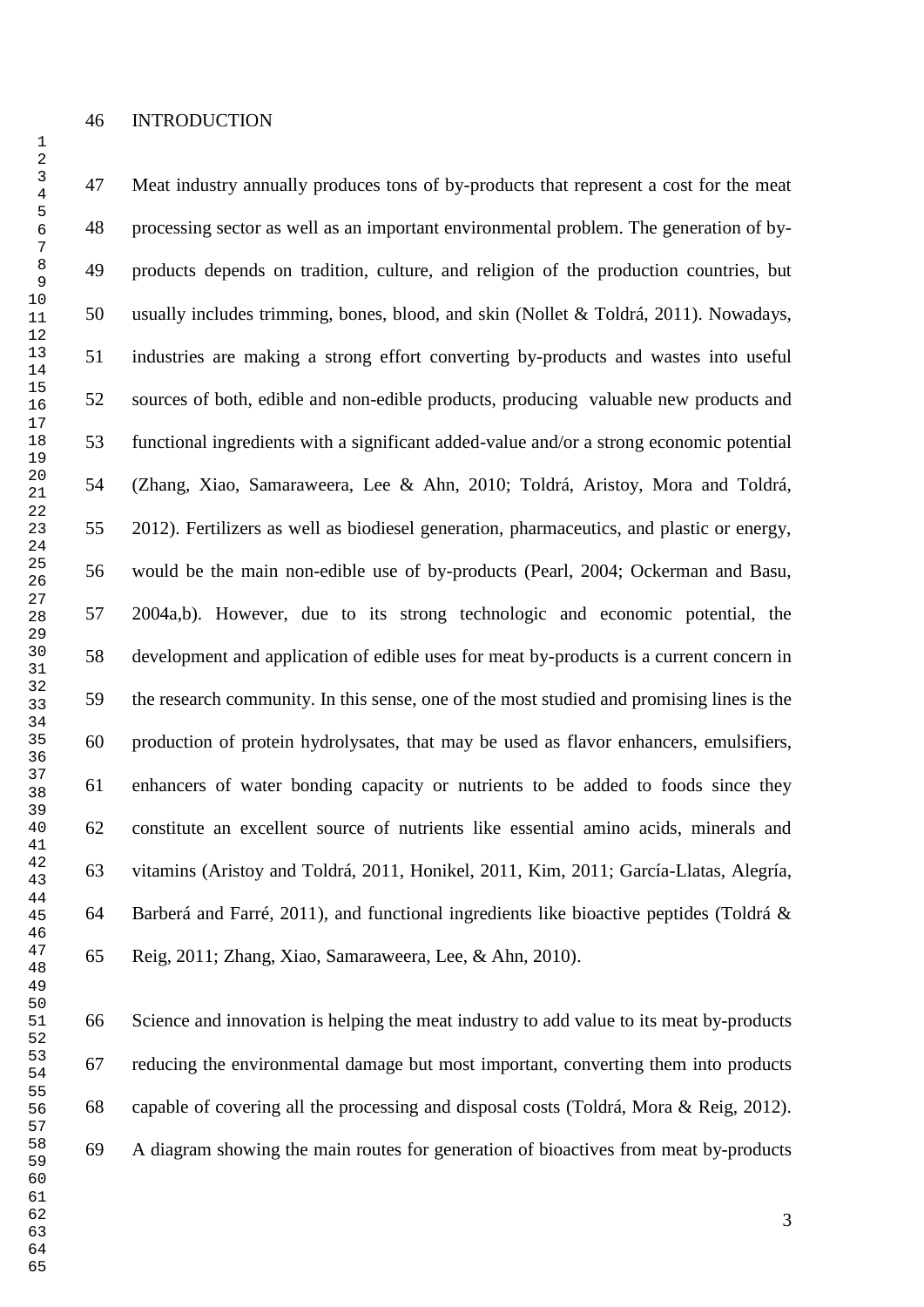is shown in Figure 1. This manuscript reviews the latest innovations to generate bioactive peptides from meat by-products giving them a high added value.

# BY-PRODUCTS TREATMENT THROUGH ENZYMATIC HYDROLYSIS FOR PEPTIDES GENERATION

 Meat by-products wastes (trimmings and mechanically recovered meat, collagen, blood) are, in general, very rich in proteins and thus, they constitute a good substrate for proteolysis. These proteins are subject to hydrolysis with specific commercial proteases like papain, bromelain, thermolysine, pronase or proteinase K (Vercruysse, Van Camp 80 & Smagghe, 2005). Other commercial enzymes are Neutrase<sup>®</sup>, a metallo-protease from 81 Bacillus amyloliquefaciens (4 hours at pH 7.0, 50°C), Alcalase<sup>®</sup>, a serine-protease from *Bacillus licheniformis* (4 hours at pH 8.0, 50ºC) or crude enzyme extract from *R. Clavata* (4 hours at pH 8.0, 40°C). The hydrolysis reaction is usually carried out either in batch-fed reactors or in continuous reactors using ultrafiltration membrane. Once the desired degree of hydrolysis is reached, the product is then submitted to fractionation and partial purification through filtration and/or chromatographic techniques (Arihara, 2006). A typical industrial production is schematised in Figure 2. As the enzymatic hydrolysis is usually intense, a large number of peptides are generated. Endogenous proteolytic activity may also contribute to the generation of peptides and free amino acids through proteolysis mechanisms (Toldrá, 2006). Meat by-products contain endogenous muscle enzymes like calpains and cathepsins that break proteins internally followed by the action of peptidylpeptidases that generate small peptides from the amino and carboxy termini (Arihara, 2006a; Sentandreu & Toldrá, 2007; Mora, Sentandreu, Koistinen, Fraser, Toldrá & Bramley, 2009).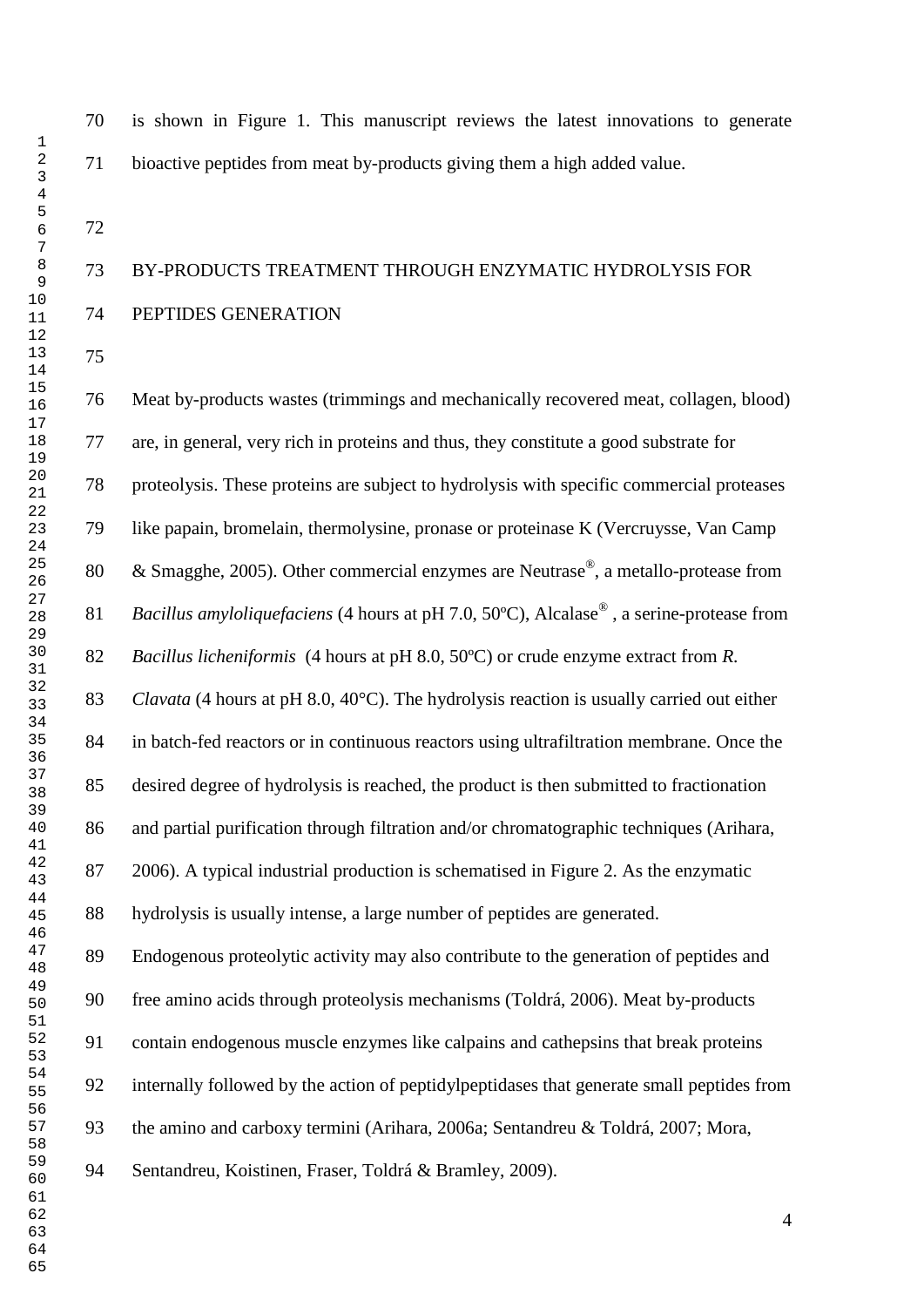Some of the generated peptides are denominated bioactive peptides because they may be able to exert a determined health benefit to the consumer like antihypertensive activity (Arihara & Ohata, 2010).

## TYPES OF BIOACTIVITY IN THE GENERATED PEPTIDES

 Bioactive peptides usually contain between 3–20 amino acid residues and their bioactivities are based on their amino acid composition and location within the sequence of amino acids that form the peptide (Pihlanto-Leppala, 2001). They are inactive in the sequences of their parent proteins, but may be released through enzymatic hydrolysis (Kim et al., 1999; Lahl and Braun, 1994), by proteolytic enzymes during gastrointestinal digestion (Escudero et al 2010), during fermentations with generally recognised as safe (GRAS) bacteria such as Lactobacilli (Philanto et al., 2001) or during food processing (Arihara and Ohata, 2010). In order to exert a positive health effect, bioactive peptides must survive enzyme degradation in the gastrointestinal tract following consumption. Once liberated in the human body, bioactive peptides can affect numerous physiological functions. Depending on their amino acid sequence, they may be involved in biological functions including prevention of hypertension (ACE-I- inhibitory and antihypertensive peptides), opioid agonists or antagonists, immunomodulatory, antithrombotic, antioxidant, anti-cancer, or antimicrobial activities.

 Bioactive peptides are able to inhibit the angiotensin I-converting enzyme (ACE), an enzyme that participates in the renin-angiotensin system where angiotensin I is converted into antiotensin II that constricts the arteries and, as a consequence, increases the blood pressure. So, the inhibition of ACE constitutes an efficient way to reduce blood pressure (Ahmed & Mugurama, 2010). This inhibitory activity can be measured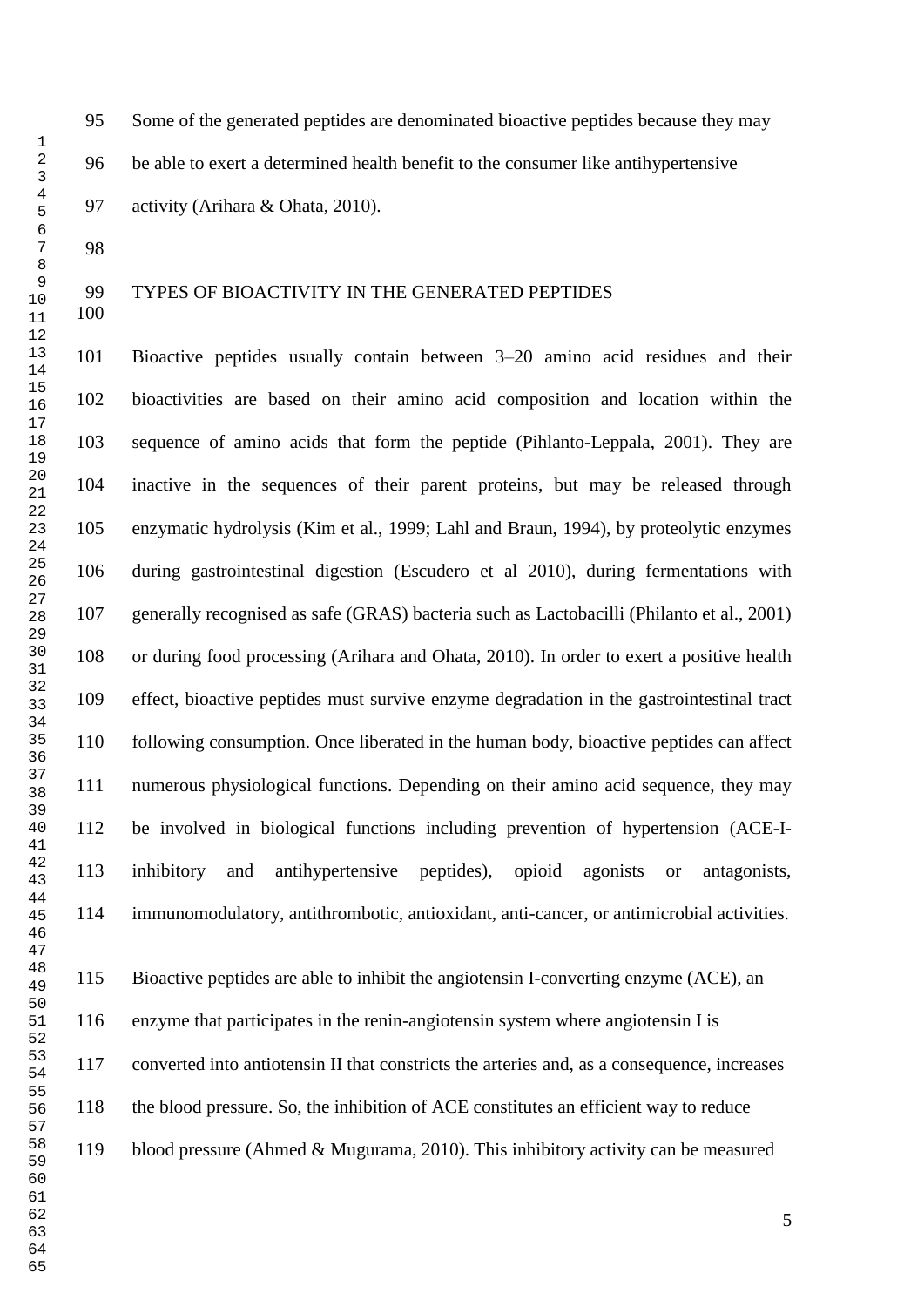*in vitro* and *in vivo* but its effects may not be similar because bioactive peptides must reach the cardiovascular system in an intact form. This is not always achieved because the proteases in the human gastrointestinal tract might hydrolyse some peptides and reduce them to smaller inactive peptides. Another drawback to exert its effect is the difficulty found in its absortion through the intestinal wall into the blood. In general, the bioactivity intensity is usually inversely correlated to the peptide length (Vermeissen, Van Camp & Verstraete, 2004). Therefore, it is necessary that peptides can inhibit ACE in vitro but also exert antihypertensive effect *in vivo* because then they can be object of the development of novel functional foods for preventing hypertension. Other activities of interest are the antioxidant activity, antimicrobial or opioid activity among others. The antioxidant peptides can be detected through their DPPH radical- scavenging activity and reducing power. It is important because such antioxidant activity may reduce the reactive oxygen species (ROS) and other free radicals present in the food that might produce oxidative damage to DNA, proteins, and other macromolecules such as lipids (Escudero, Mora, Fraser, Aristoy and Toldrá, 2013). The opioid peptides received such name because they have an affinity for an opioid receptor that may exert an effect on the nerve system (Guesdon, Pichon & Tomé, 2005). The antimicrobial peptides are able to inhibit the growth of certain pathogen bacteria (Chan & Li-Chan, 2005). PEPTIDES GENERATION FROM SPECIFIC BY-PRODUCTS IN THE MEAT INDUSTRY

### *Trimmings and cuttings*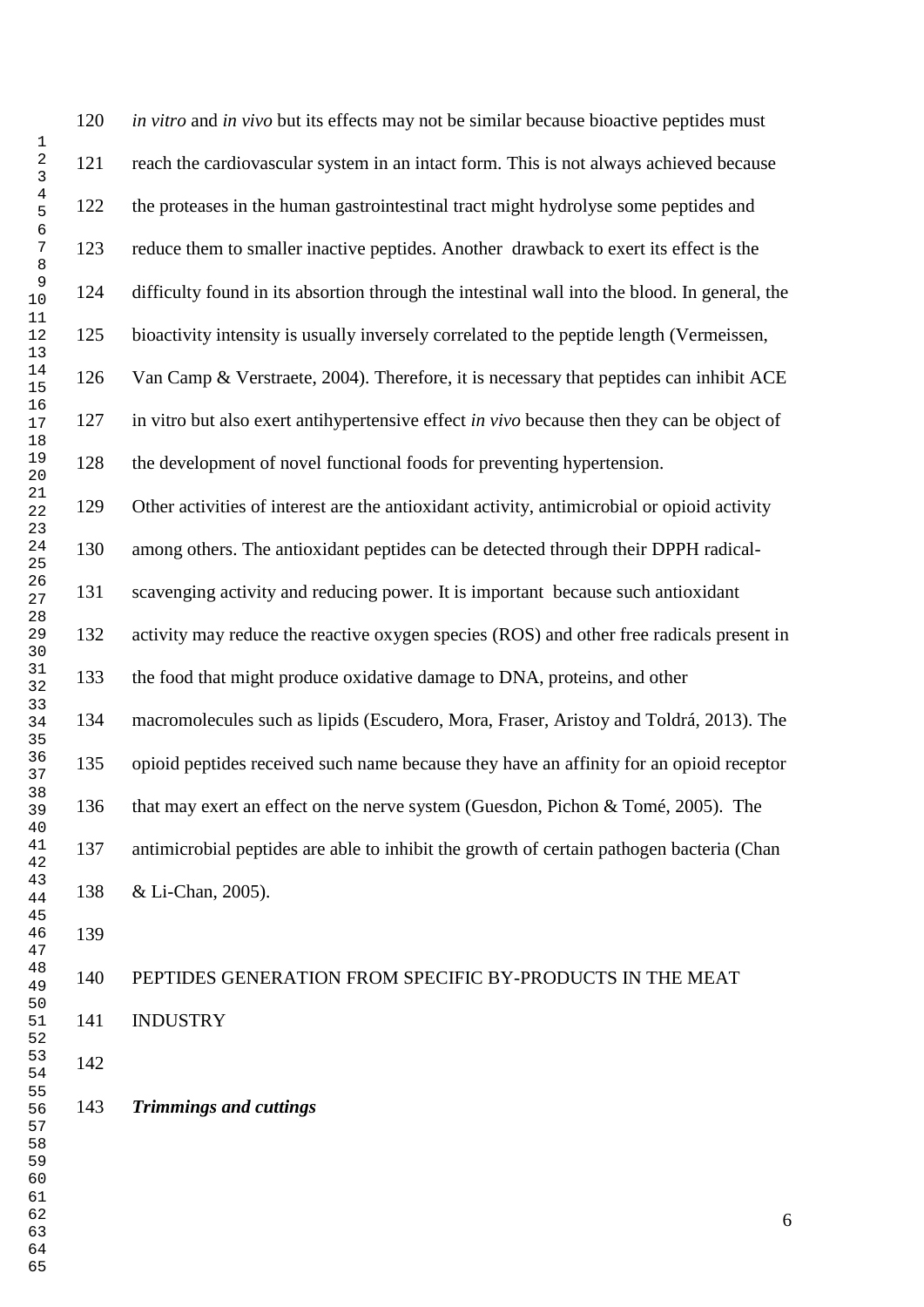Trimmings are portions of meat remaining after the preparation of primal cuts from the carcass and include fat, gristles, and meat. They can also include mechanically recovered meat. Portions of the head meat, internal organs, major tendons, or ligaments, are not considered as trimmings. They are mainly obtained by removing the last traces of skeletal muscle meat from animal bones once the primal cuts that have been carved off manually in the deboning process.

 Despite the meat industry make a take care of trimmings and cuttings transforming them into secondary quality meat products such as hot dogs, these by-products are as good source for bioactive peptides as the primal cuts. In fact, a wide number of studies based on the bioactive peptides generation resulting from meat protein hydrolysis have been described. Antihypertensive activity is by far the most studied biological activity although antioxidant or antimicrobial peptides derived from muscular proteins have also been described. A wide variety of enzymes have been tested in these studies. As an example, porcine skeletal muscle proteins were hydrolysed by using eight proteases and ACE-inhibitory activity measured (Arihara et al., 2001). Among the digests, thermolysin showed the best inhibitory activity, and peptides MNPPK and ITTNP were 160 isolated and identified as ACE-inhibitors with  $IC_{50}$  of 945.5 and 549  $\mu$ M, respectively. These peptides were tested in spontaneously hypertensive rats administering single oral doses, proving their *in vivo* antihypertensive activity (Nakashima et al., 2002). Another peptide RMLGQTPTK (44–52 position of troponin C) was purified from porcine skeletal troponin hydrolysed with pepsin and showed ACE-inhibitory activity Katayama 165 et al (2003). It showed an  $IC_{50}$  of 34  $\mu$ M. Same authors digested myosin light chain extracted from Japanase domestic pork loin with pepsin enzyme, and measured the ACE-inhibitory activity of the digest. This study resulted on the isolation and 168 identification of the octapeptide VKKVLGNP, with an  $IC_{50}$  of 28.5  $\mu$ M (Katayama et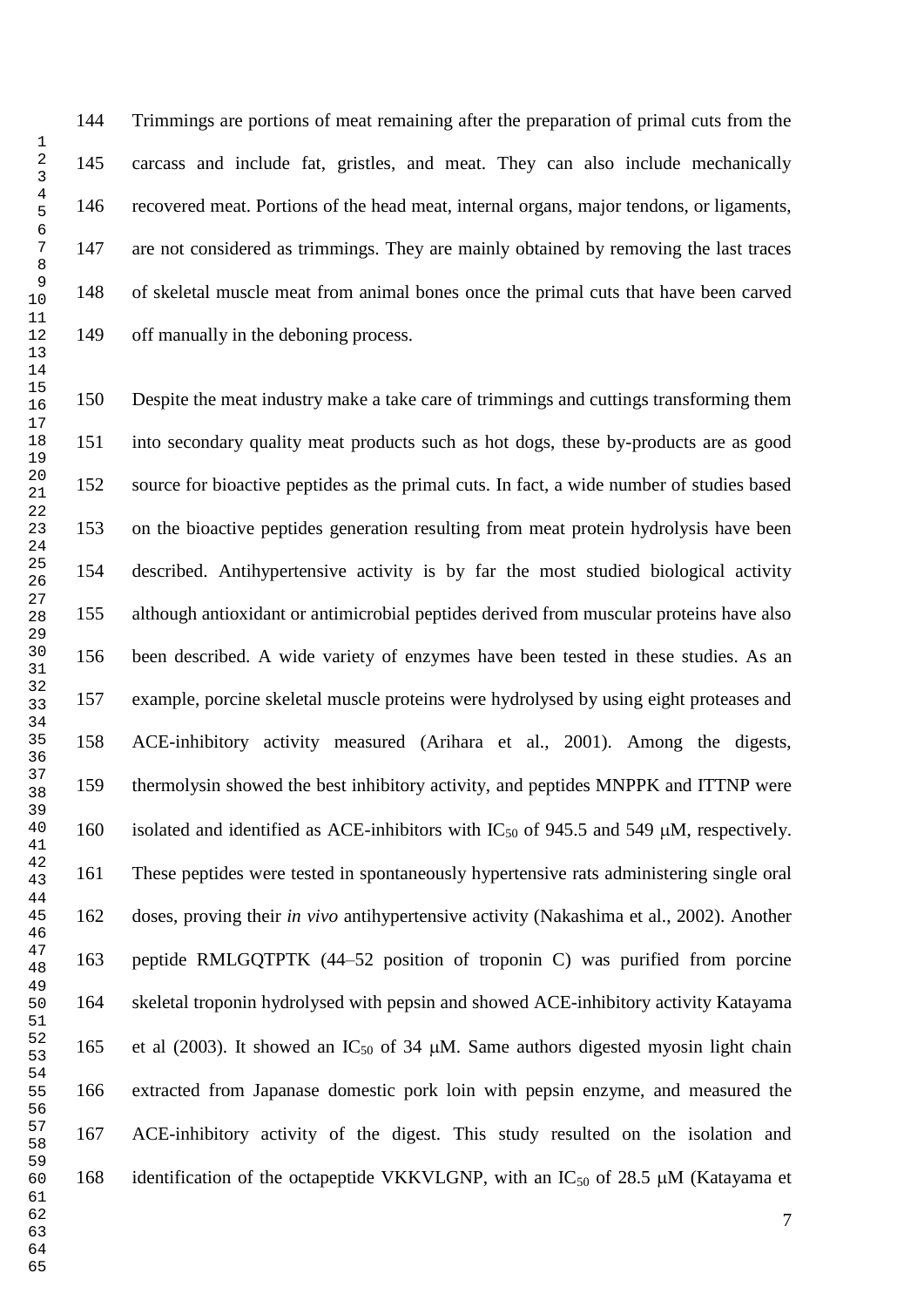al., 2007). On the other hand, antioxidant and free radical scavenging activities were tested in a papain hydrolysate of pork myofibrillar proteins (Saiga et al., 2003). From the isolated and identified peptides, DAQEKLE sequence showed the highest antioxidant activity. In another study, peptides DLYA, SLYA, and VW were tested *in vitro* and *in vivo* for their antioxidant activity showing anti-fatigue effect in spontaneously hypertensive rats (Arihara et al 2006).

 The industry of meat products is also an important producer of trimmings that would be an interesting source of ACE-inhibitory and antioxidant peptides as indicated through the studies carried out on dry-cured ham during the last decade. In this sense, antihypertensive and antioxidant activities have been described in peptide fractions extracted from Spanish dry-cured ham (Escudero et al., 2012). In this study, fractions were tested for their antihypertensive activity *in vitro* and *in vivo* by measuring changes in systolic blood pressure (SBP) of spontaneously hypertensive rats as shown in Figure 3, obtaining a decrease of 38.38 mmHg in one of the analysed fractions. Recent studies focused on the purification and identification of specific peptide sequences extracted from dry-cured ham pointed the potential of this product as a source of antihypertensive and antioxidant peptides (Escudero et al., 2013b; Escudero, Mora, Fraser, Aristoy, & Toldrá, 2013a).

 The *in vitro* simulation of pork meat proteins digestion with gastrointestinal enzymes such as pepsin, chymotrypsin, and pancreatin, as well as the *in vivo* test of the identified peptides, is necessary to know more data about their stability against digestive proteases as well as their absorption through the intestinal wall. In this respect, the stability of ACE-inhibitory activity of dry-cured ham peptides during processing and after *in vitro*  digestion has been recently investigated (Escudero et al., 2014). Results indicate that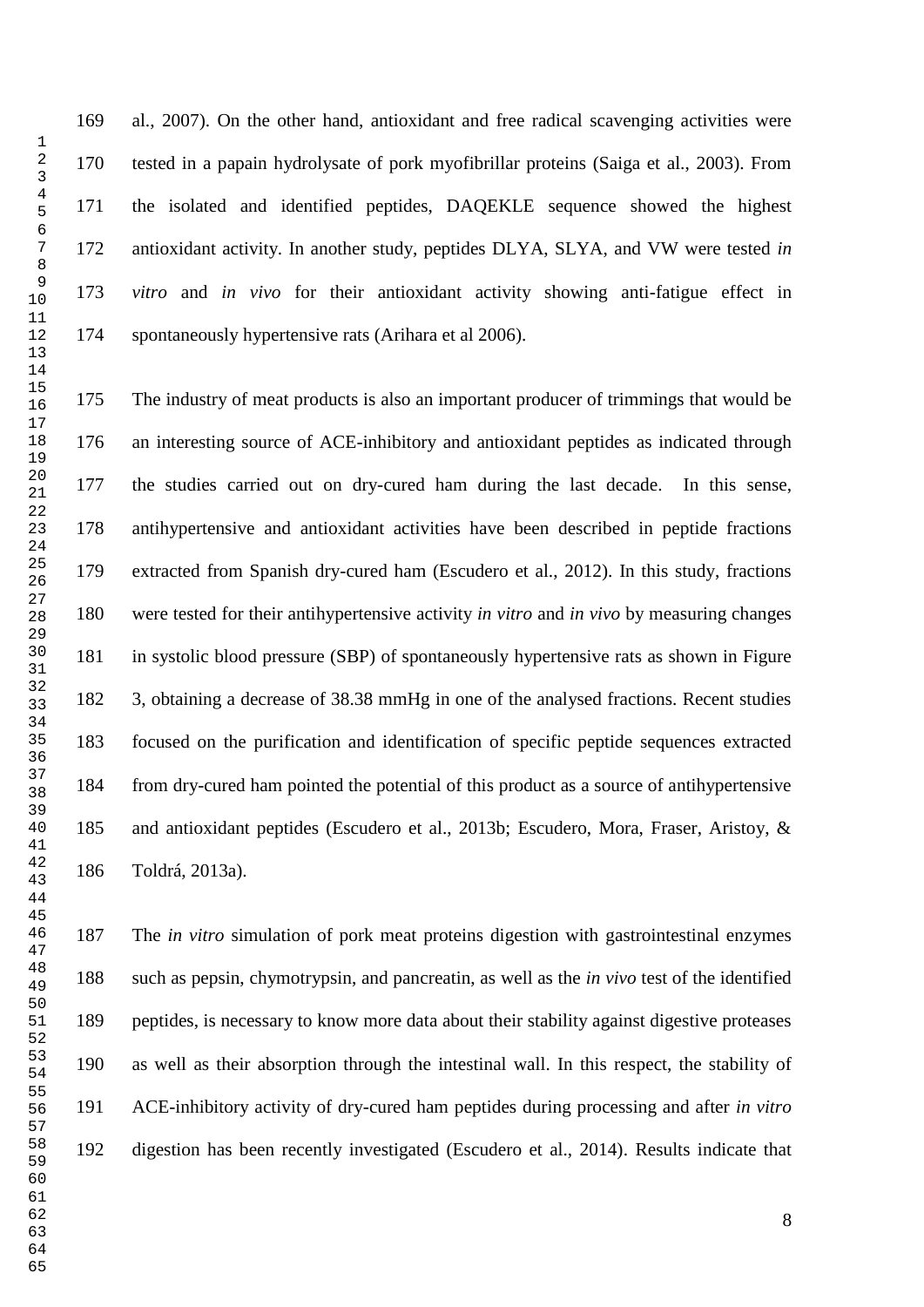peptides preserve almost the same ACE inhibitory activity before and after applying diverse heating and time conditions, as well as simulated *in vitro* digestion with gastrointestinal proteases.

## *Bones (Horn)*

 Bones, horns, and hooves resulting from meat industry are mainly used as feed material, organic fertilisers, or soil. Very few studies have described the purification and identification of bioactive peptides from these by-products. In this respect, the antioxidant peptides QYDQGV, YEDCTDCGN, and AADNANELFPPN, have been identified from an aqueous extract of water buffalo horn, commonly used in Chinese medicine. Results showed that these peptides could reduce the DPPH radical and protect rat cerebral microvascular endothelial cells against H2O2-induced injury (Liu et al., 2010).

 However, in the sector of marine by-products, backbones hydrolysed using different enzymes have been widely studied as a source of bioactive peptides, promoting human health and preventing chronic disease (Šližytė et al, 2009; Ravallec et al, 2001; and Kim et al., 2000). As an example, the antioxidant peptide VKAGFAWTANQQLS was purified and identified in a study where tuna backbone was hydrolysed using various proteases such as alcalase, a-chymotrypsin, neutrase, papain, pepsin, and trypsin (Je et al., 2007).

 Bones constitute one of the most important sources to obtain collagen and gelatin, which have been described as proteins containing biologically active peptides on their sequences, with promising health benefits for humans.

- 
-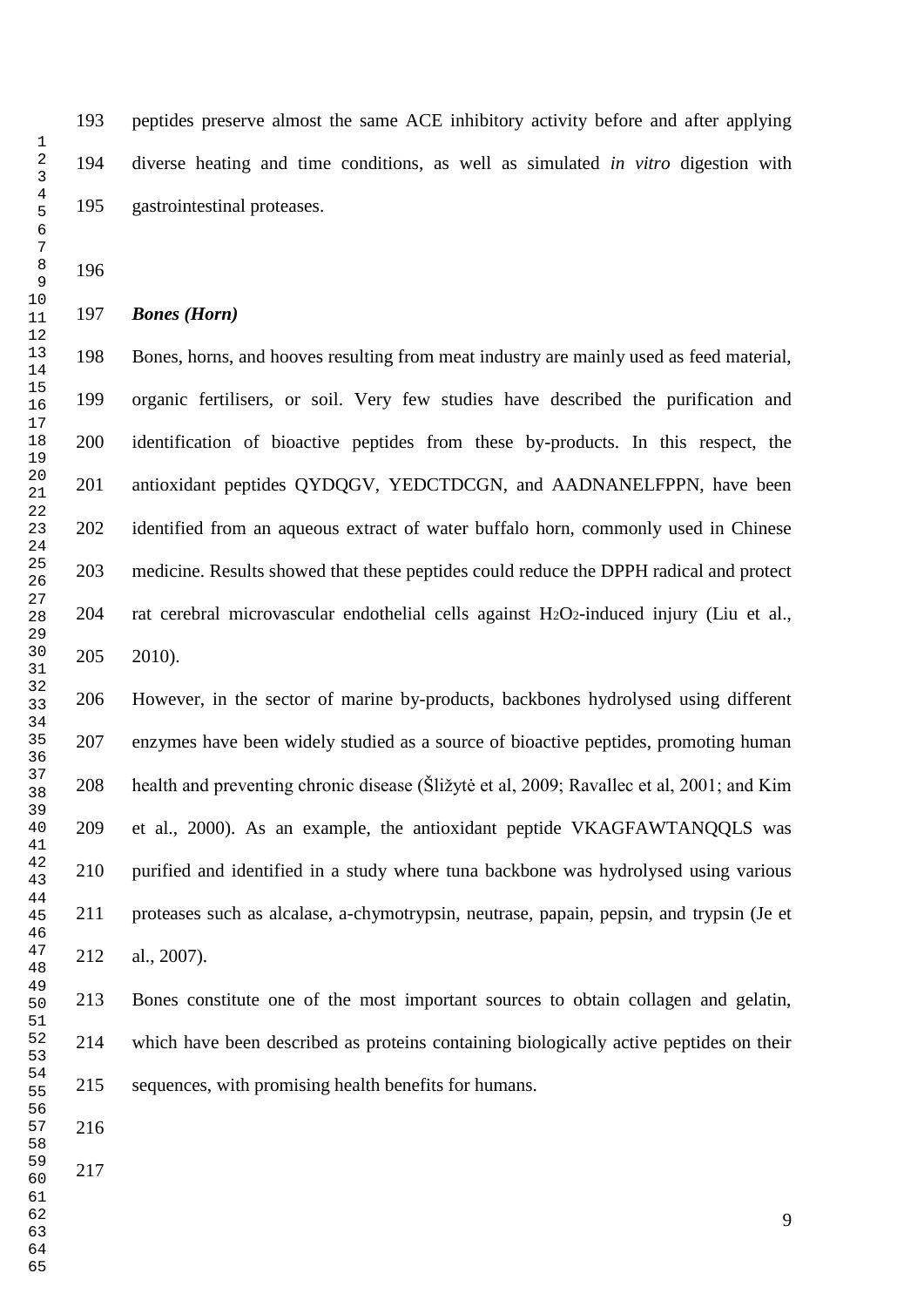#### *Collagen*

 

 Collagen is the most abundant protein in vertebrates as it is the main fibrous protein constituent in bones, cartilages, and skin (Gómez-Guillén et al., 2011). Collagen is one of the most useful proteins used in pharmaceutical companies as it has been proved that orally administered collagen peptides have beneficial effects on bone metabolism. Regarding this, ingested collagen hydrolysates obtained from chicken legs have been described to improve bone mineral density in rat finding that exerts a beneficial effect on osteoporosis by increasing the organic substance content of bone (Watanabe- Kamiyana et al., 2010). On the other hand, chicken bone collagen hydrolysates treatment might help to prevent atherosclerosis through their lipid-lowering effects as well as inhibiting expression of inflammatory cytokines (Zhang et al., 2010).

 Despite the nutritional value of collagen is very low because it is specially rich in non- essential amino acids (Gly, Pro, and Hyp), it results a very important protein in food industry as a source of bioactive peptides. During the last years, many studies have been focused on the bioactive properties of collagen enzymatic hydrolysis prepared using different by-product sources and different enzymes. Typically, collagen hydrolysate peptides were produced from pig or bovine by-products, however, due to the incidence of mad cow disease, an increase in results coming from marine processing waste sources such as skin collagen has occurred (Alemán et al., 2013).

 Most of the studies about collagen peptides that are focused on their bioactive properties have dealt in their antioxidant and ACE-inhibitory activity. Thus, four antioxidant peptides were identified from hydrolysed porcine skin collagen obtained using different protease treatments. One of the antioxidative peptides, Gln-Gly-Ala-Arg, was synthesized and the antioxidant confirmed *in vitro* (Li et al., 2007). On the other hand, four peptides showing good *in vitro* and *in vivo* ACE- inhibitory activity against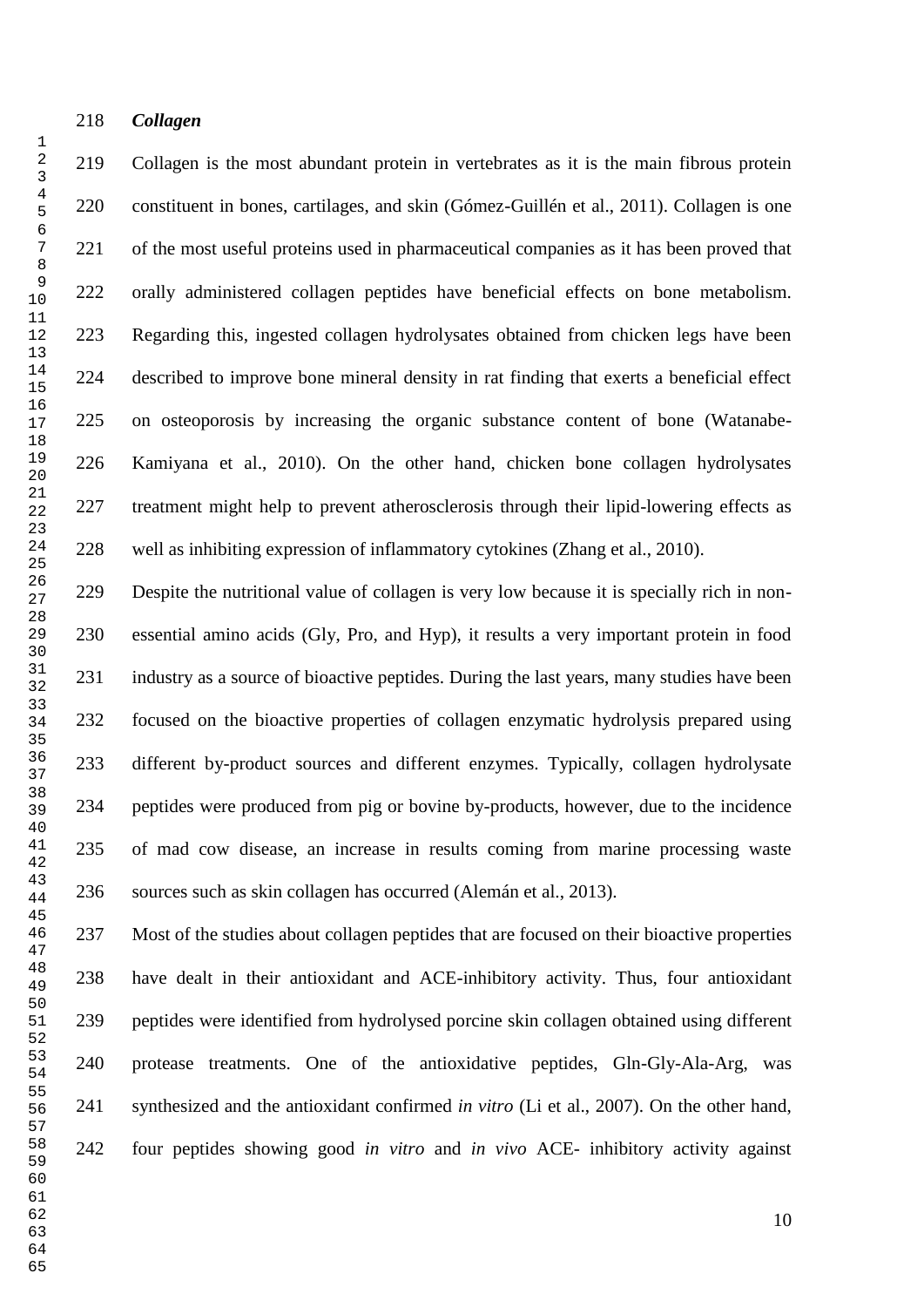spontaneous hypertensive rats were reported from chicken skin collagen hydrolysate obtained by treatment with an *Aspergillus* species derived enzyme (Saiga, et al, 2008).

## More recently, two ACE-I inhibitory peptides with sequences AKGANGAPGIAGAPGFPGARGPSGPQGPSGPP and

 PAGNPGADGQPGAKGANGAP, have been identified from bovine Achilles tendon collagen. Bacterial collagenase was used to hydrolyze the collagen and it was described that peptides retained 80% of ACE-I inhibitory activity after *in vitro* simulation of gastrointestinal tract (Banerjee & Shanti, 2012).

#### *Blood*

 Blood is a body fluid that constitutes a rich protein by-product. It is composed of [blood](http://en.wikipedia.org/wiki/Blood_cells)  [cells](http://en.wikipedia.org/wiki/Blood_cells) suspended in [blood plasma,](http://en.wikipedia.org/wiki/Blood_plasma) being the cellular elements [red blood cells](http://en.wikipedia.org/wiki/Red_blood_cell) (also called erythrocytes) and [white blood cells,](http://en.wikipedia.org/wiki/White_blood_cell) including leukocytes and [platelets.](http://en.wikipedia.org/wiki/Platelet) Plasma contains proteins such as fibrinogen, globulins and albumins (Bah et al., 2013). [Albumin](http://en.wikipedia.org/wiki/Albumin) is the main protein in plasma, and is a key element in the regulation of fluid distribution, colloidal osmotic pressure and the transport of small metabolites in blood (Rondeau & Bourdon, 2011). Red blood cells are the most abundant cells in vertebrate blood and contain [hemoglobin,](http://en.wikipedia.org/wiki/Hemoglobin) an [iron-](http://en.wikipedia.org/wiki/Iron)containing protein. This protein facilitates the reversibly binding of oxygen increasing its solubility and transportation in blood.

 Blood represents up to 4% of animal weight and could become a problematic by- product in meat industry due to the tons of blood generated and its high pollutant characteristics for the environment. The interest in searching new blood uses exists since the beginning of slaughterhouses. In fact, its high content in proteins makes blood useful in food industry to increase the final nutritional value of some foods, enhance water binding, and because of its emulsifying capacity (Ofori and Hsieh, 2011).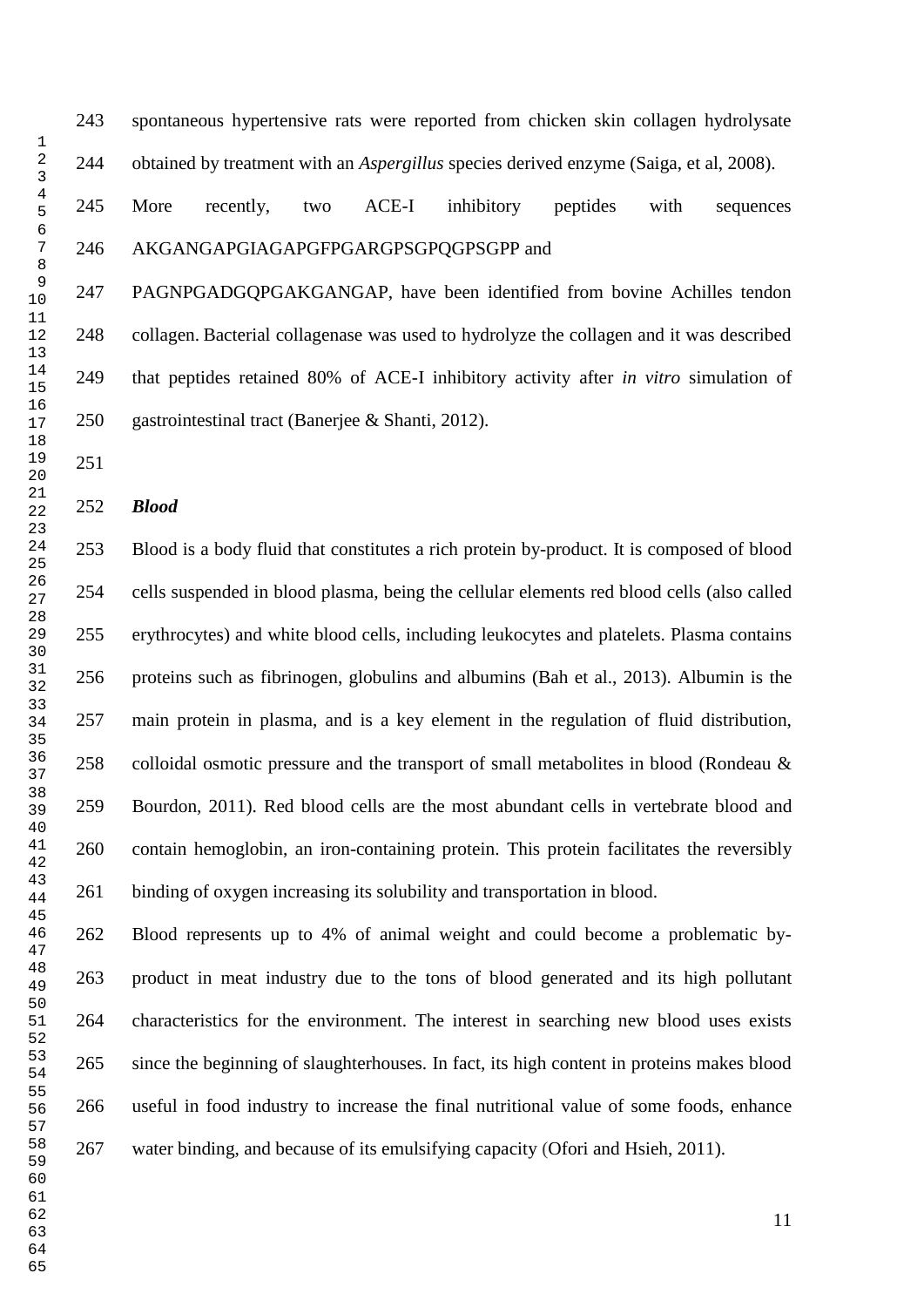Blood is mostly obtained from bovine and porcine sources and studies related with its value as generator of bioactive peptides used to be focused on the cellular fraction, specially hemoglobin cells, and the plasma fraction.

 Hemoglobin and plasma hydrolysates have been described to mainly exert antihypertensive, antioxidant, antimicrobial, and opioid activity. Some peptidic sequences showing these activities have been isolated and characterized using modern proteomic techniques. In this sense, peptides GFPTTKTYFPHF and VVYPWT, 276 corresponding to the 34–46 fragment of the  $\alpha$ -chain and the 34–39 fragment of the  $\beta$ -chain of porcine hemoglobin, and obtained from a hydrolysate with pepsin enzyme, 278 resulted to be ACE-inhibitory peptides, showing  $IC_{50}$  values of 4.92 and 6.02  $\mu$ M, respectively (Yu et al., 2006). Antimicrobial activity of peptides derived from hemoglobin chain is, by far, the most studied. Peptides TKAVEHLDDLPGALSELSDLHAHKLRVDPVNFKLLSHSLL,

 LDDLPGALSELSDLHAHKLRVDPVNFKLLSHSL, KLLSHSL, and LLSHSL, 283 obtained from the hydrolysis of bovine  $\alpha$ -chain hemoglobin with pepsin, presented antibacterial activity against *Kocuria luteus, Listeria innocua, Escherichia coli,* and *Staphylococcus aureus*, as well as showed ACE inhibitory activity in an IC<sub>50</sub> range from  $\div$  42.55 to 1,095  $\mu$ M (Adje et al, 2011). Catiau et al. (2011a) studied the minimal peptide 287 sequence necessary to show antimicrobial activity when a digestion of bovine  $\alpha$ -chain hemoglobin with pepsin was done. Results showed that KYR, which was studied against five bacterial strains including *[Escherichia coli](javascript:void(0);)* and *Salmonella enteritidis* as Gram-negative bacteria and *Listeria innocua, Micrococcus luteus* and *Staphylococcus aureus* as Gram-positive bacteria, was contained in all active peptides showing 292 antimicrobial activity. Same authors did a similar work but studying bovine  $\beta$ -chain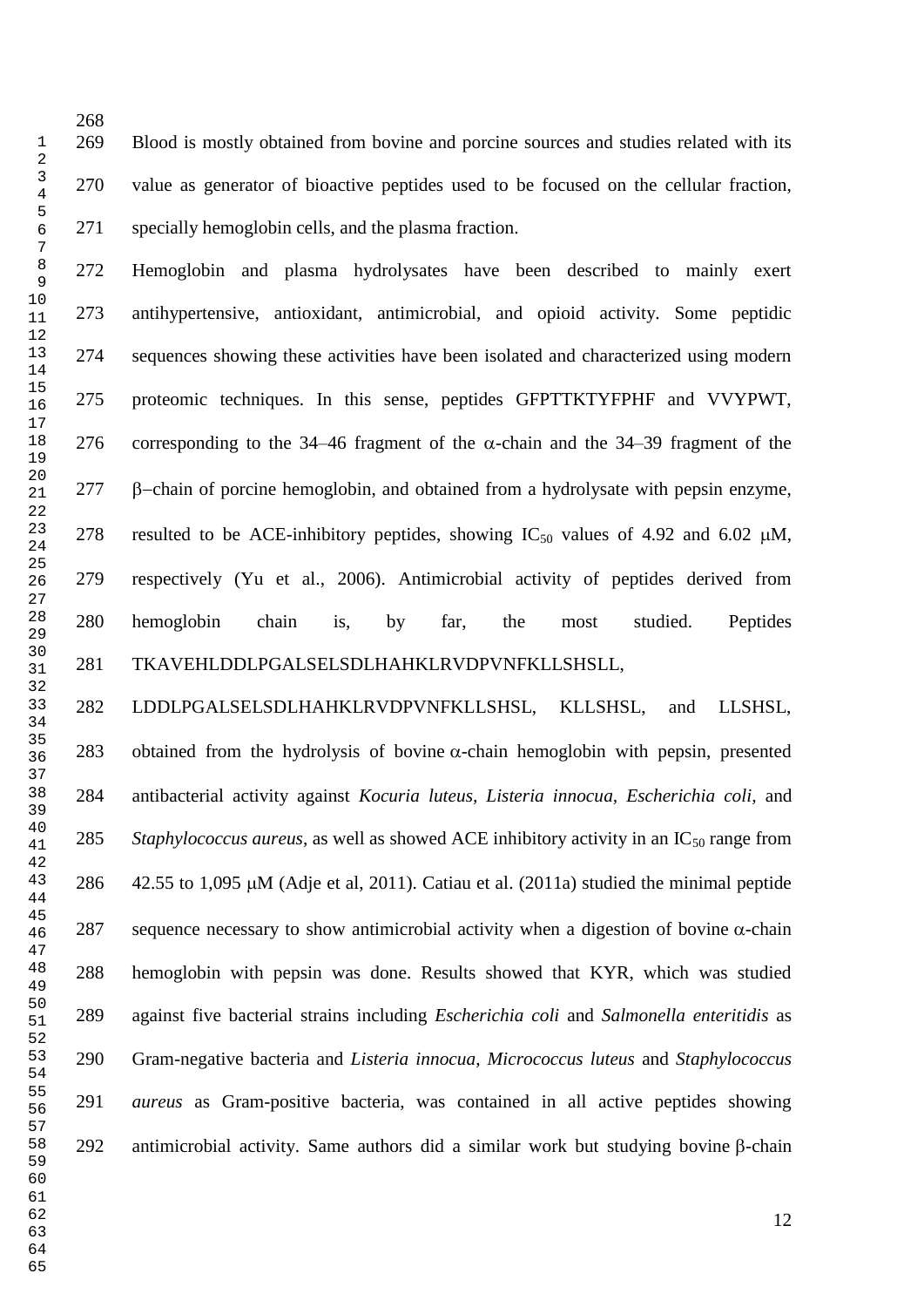hemoglobin and concluded with the sequence RYH as the minimal antimicrobial sequence of this protein (Catiau et al., 2011b). In previous studies, Daoud et al. (2005) isolated and purified an antimicrobial peptide with sequence 296 VTLASHLPSDFTPAVHASLDKFLANVSTVL from  $\alpha$ -chain bovine hemoglobin by hydrolysis with pepsin. The peptide displayed antimicrobial activity against *M. luteus*  A270, *Listeria innocua*, *Enterococcus faecalis, Bacillus cereus, Staphylococcus saprophyticus* and *Staphylococcus simulans*. In fact, a MIC of 38 µM was reported 300 against *L. innocua* and 76  $\mu$ M for the other bacterial species (Daoud et al., 2005). Nedjar-Arroume et al. (2006) identified three peptides corresponding to positions 107– 302 141, 137–141, and 133–141 fragments of  $\alpha$ -chain bovine hemoglobin, and 126–145 303 from B-chain, all of them showing antibacterial activity against *Micrococcus luteus*  A270, *Listeria innocua, Escherichia coli,* and *Salmonella enteritidis* (Nedjar-Arroume et al., 2006)*.* Same authors identified in another study with pepsin enzyme a total of 306 thirty antibacterial peptides, and twenty-four and six of them derived from  $\alpha$ - and  $\beta$ - chains of hemoglobin, respectively (Nedjar-Arroume et al., 2008). More recently, Hu et al. (2011) identified a novel antimicrobial peptide derived from α-chain bovine hemoglobin sequenced as VNFKLLSHSLLVTLASHL. The peptide showed antimicrobial activity against *Escherichia coli, Staphylococcus aureus,* and *Candida albicans* when assessed using the radial-diffusion plate assay (Hu et al., 2011).

 Many of the studies related to opioid peptides from meat-derived sources are based on blood hydrolysates. In fact, originally, hemorphins were isolated from enzymatically treated bovine blood. Brantl et al. (1986) isolated and determined the sequence of an opioid active tetrapeptide (YPWT) from bovine blood hydrolysed with gastrointestinal enzymes. During the past decades, a number of opioid active peptides containing this sequence have been reported such as LVVYPWT, LVVYPWTQR, and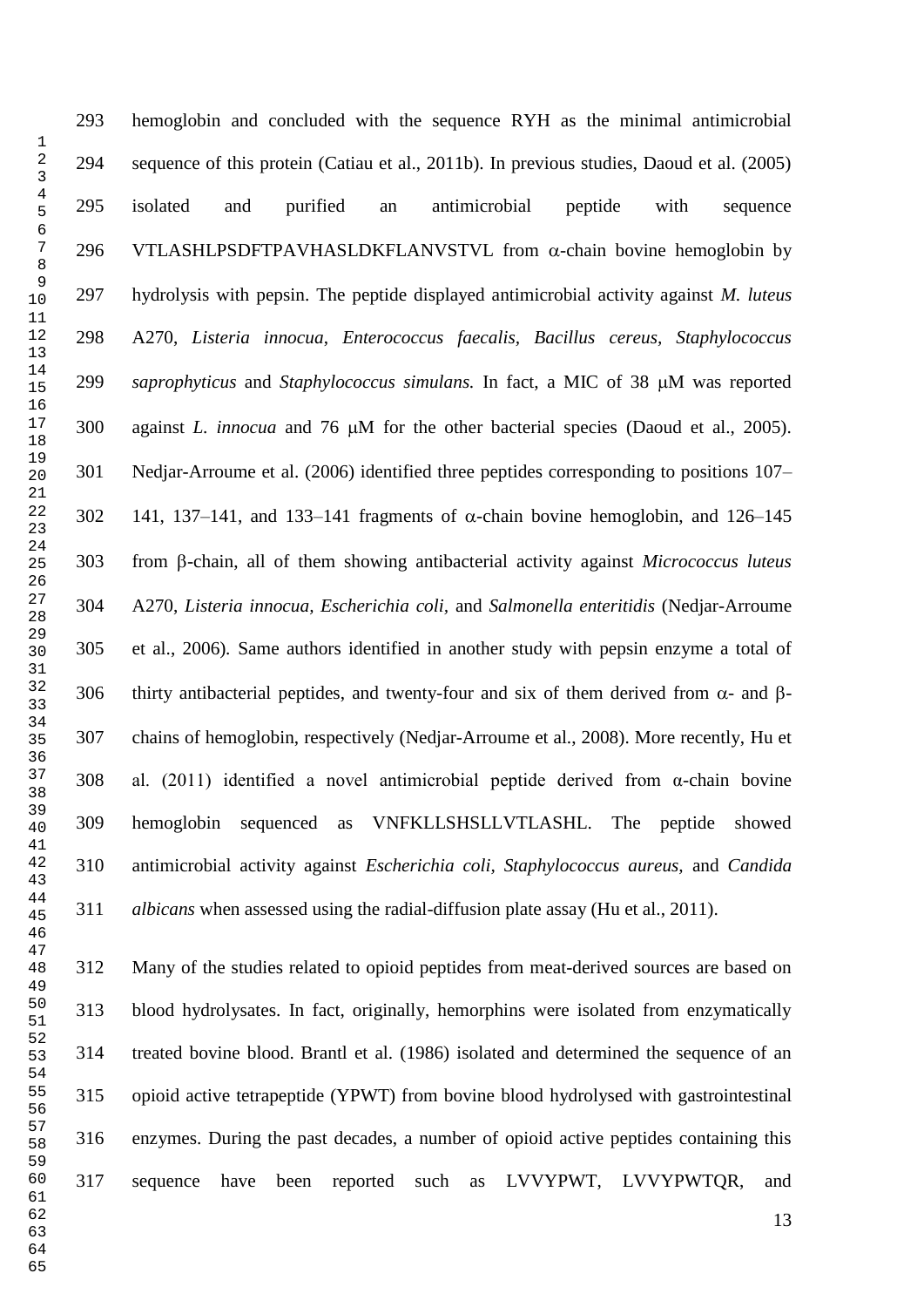LVVYPWTQRF, which were found to be relatively stable and are believed to interact with opioid receptors in the brain and cardiovascular system (Nyberg, Carlsson, & Hallberg, 2013; Collinder, Nyberg, Sanderson-Nydahl, Gottlieb-Vedi, & Lindholm, 2005).

 Some studies about the antioxidant properties of porcine plasma protein hydrolysate have been published during the last decade, but no sequences of the responsible peptides have been described (Liu et al., 2009 and 2010; Xu et al., 2009; and Wang et al., 2008).

#### FUTURE TRENDS

 There is a large variety of applications of meat by-products. Traditional applications are primarily human and animal foods. Other applications consist of rendered fat for cosmetics and chemicals and hides for leather. More recent innovations are related to the use of proteins taking profit of its technological properties or for improved nutritional properties, and the hydrolysis of proteins for the generation of peptides with biological activity. So, it is still necessary to analyze by-products for nutritional properties, in order to search for key active molecules in food and nutrition. This is basic when considering innovative value-addition for such meat by-products. ACKNOWLEDGEMENTS

Grant AGL2010-16305 from MINECO and FEDER funds are fully acknowledged.

 JAEDOC-CSIC postdoctoral contract to L.M. is also acknowledged. Work developed under the Unidad Asociada IAD-UPV/IATA-CSIC framework.

REFERENCES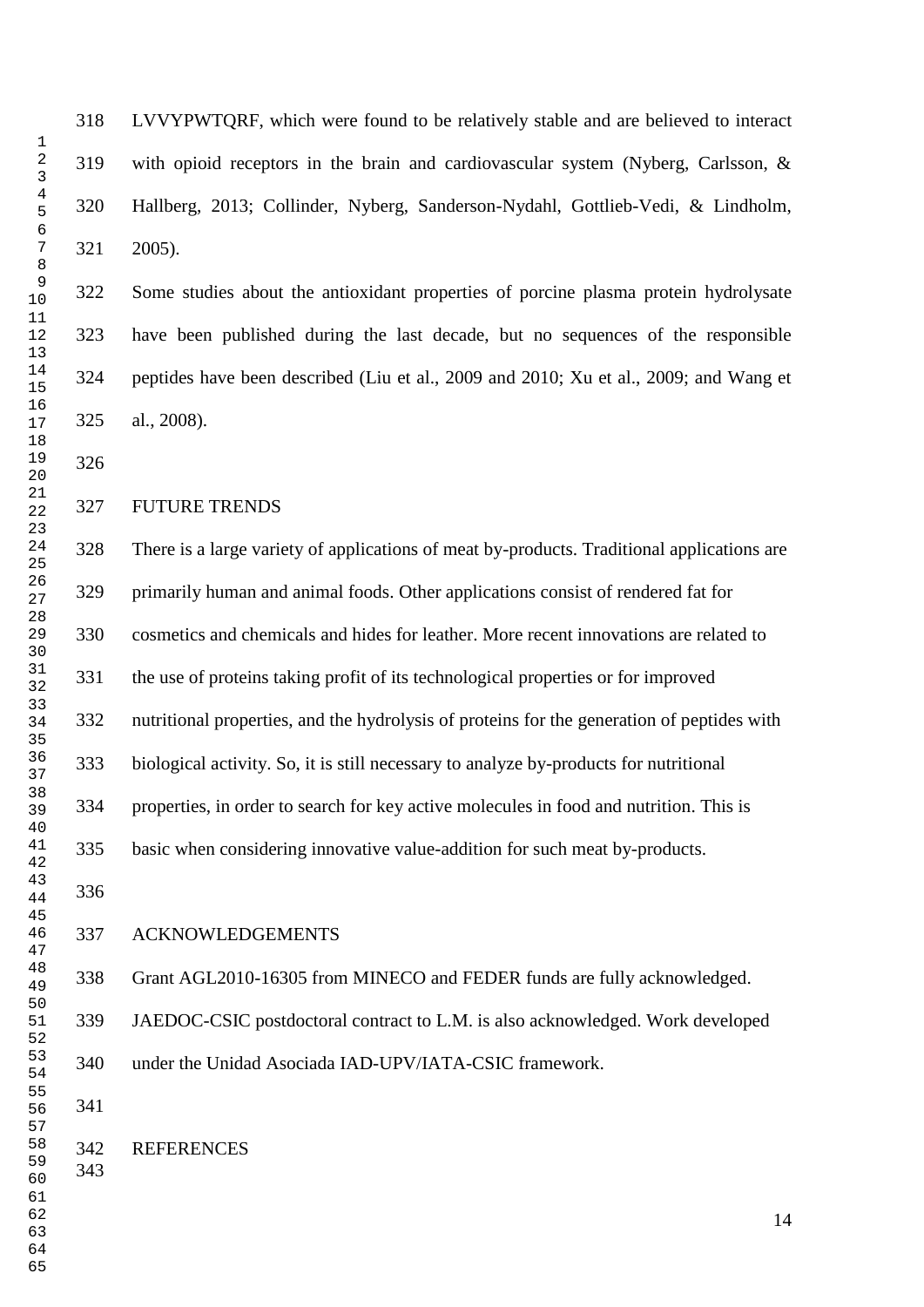Adje, E.Y., Balti, R., Kouach, M., Dhulster, P., Guillochon, D. &, Nedjar-Arroume, N. (2011) Obtaining antimicrobial peptides by controlled peptic hydrolysis of bovine hemoglobin. *International Journal of Biological Macromolecules*, 49, 143-153. Ahmed, A.M. & Mugurama, M. (2010) A review of meat protein hydrolysates and hypertension. *Meat Science*, 86, 110-118. Adje, E.Y., Balti, R., Kouach, M., Guillochon, D. & Nedjar-Arroume, N. (2011) α 67- 106 of bovine hemoglobin: a new family of antimicrobial and angiotensin I- converting enzyme inhibitory peptides. *European Food Research and Technology*, 232, 637–646. Alemán A., Gómez-Guillén M.C., Montero P., Identification of ace-inhibitory peptides from squid skin collagen after in vitro gastrointestinal digestion, *Food Research International*, 54, 1, 2013, 790-795 Alexis, A. & Robert, J. (2004) Animal byproduct conversion system and method. US patent 7,000,333. Anderson, B.A. (1988) Composition and nutritional value of edible meat by-products. In: *Edible meat by-products* (A.M. Pearson and T.R. Dutson, Eds.), pp. 15-45, London, UK: Elsevier Applied Science. Arihara, K. (2006a) Strategies for designing novel functional meat products. *Meat Science*, 74, 219-229. Arihara, K. (2006b) Functional properties of bioactive peptides derived from meat proteins. In: *Advanced technologies for meat processing* (L.M.L. Nollet and F. Toldrá, Eds.), pp 245-273, CRC Press, Boca Raton, FL, USA. Arihara, K., Nakashima, Y., Mukai, T., Ishikawa, S. & Itoh, M. (2001) Peptide inhibitors for angiotensin I-converting enzyme from enzymatic hydrolysates of porcine skeletal muscle proteins. *Meat Science* 57, 319-324. Arihara, K. & Ohata, M. (2010) Functional meat products. In: F. Toldrá (Ed.), *Handbook of Meat Processing* (pp.423-439), Ames, Iowa, Wiley-Blackwell. Aristoy, M.C. & Toldrá, F. (2011) Essential amino acids. In: *Handbook* of Analysis of Edible Animal By-Products (L.M.L. Nollet and F. Toldrá, Eds.), pp 123-135, CRC Press, Boca Raton FL, USA. Bah, C. S. F., Bekhit, A. E.-D. A., Carne, A., & McConnell, M. A. (2013). Slaughterhouse Blood: An Emerging Source of Bioactive Compounds. *Comprehensive Reviews in Food Science and Food Safety*, 12(3), 314-331.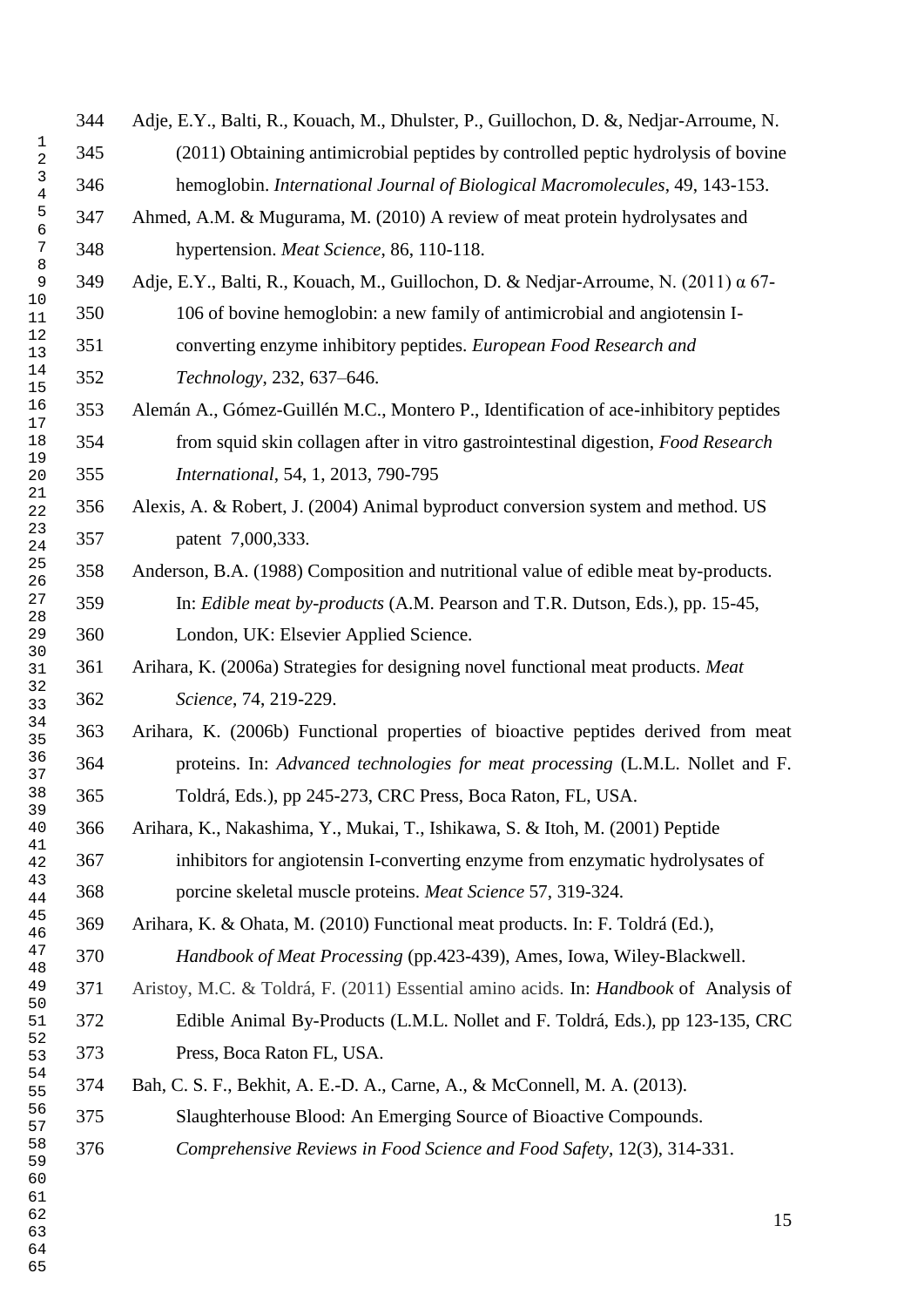|                               | 377 | Banerjee, P., & Shanthi, C. (2012). Isolation of novel bioactive regions from bovine  |
|-------------------------------|-----|---------------------------------------------------------------------------------------|
| 1<br>$\overline{2}$           | 378 | Achilles tendon collagen having angiotensin I-converting enzyme-inhibitory            |
| $\mathsf 3$<br>$\overline{4}$ | 379 | properties. Process Biochemistry, 47(12), 2335-2346                                   |
| 5<br>6                        | 380 | Catiau, L., Traisnel, J., Delval-Dubois, V., Chihib, N.E., Guillochon, D. & Nedjar-   |
| 7                             | 381 | Arroume, N. (2011) Minimal antimicrobial peptidic sequence from hemoglobin            |
| 8<br>9                        | 382 | alpha-chain: KYR. Peptides, 32, 633-638.                                              |
| 10<br>11                      | 383 | Catiau, L., Traisnel, J., Chihib, N.E., Le Flem, G., Blanpain, A., Melnyk, O.,        |
| $1\,2$<br>13                  | 384 | Guillochon, D. & Nedjar-Arroume, N. (2011) RYH: A minimal peptidic sequence           |
| 14<br>15                      | 385 | obtained from beta-chain hemoglobin exhibiting an antimicrobial activity.             |
| 16<br>$17\,$                  | 386 | Peptides, 32, 1463-1468.                                                              |
| $18\,$                        | 387 | Daoud, R., Dubois, V., Bors-Dodita, L., Nedjar-Arroume, N., Krier, F., Chihib, N. E., |
| 19<br>20                      | 388 | Mary, P., Kouach, M., Briand, G., & Guillochon, D. (2005). New antibacterial          |
| 21<br>22                      | 389 | peptide derived from bovine hemoglobin. Peptides, 26(5), 713-719                      |
| 23<br>24                      | 390 | Chan, J. C. K., & Li-Chan, E. C. Y. (2005). Antimicrobial peptides. In Nutraceutical  |
| 25<br>26                      | 391 | proteins and peptides in health and disease, (Y. Mine, F. Shahidi, Eds.), pp. 99-136, |
| 27<br>28                      | 392 | Boca Raton, FL: CRC Press                                                             |
| 29<br>30                      | 393 | Chang, C-Y., Wu, K-C. & Chiang, S.H. (2007) Antioxidant properties and protein        |
| 31                            | 394 | compositions of porcine haemoglobin hydrolysates. Food Chemistry, 100, 1537-          |
| 32<br>33                      | 395 | 1543.                                                                                 |
| 34<br>35                      | 396 | Chen, M.J. & Lin, C.W. (2002) Factors affecting the water-holding capacity of         |
| 36<br>37                      | 397 | fibrinogen/plasma protein gels optimized by response surface methodology.             |
| 38<br>39                      | 398 | Journal of Food Science, 67, 2579-2582.                                               |
| 40<br>41                      | 399 | Daoud, R., Dubois, V., Bors-Dodita, L., Nedjar-Arroume, N., Krier, F., Chihib, N. E., |
| 42                            | 400 | Marya, P., Kouach, M., Briand, G. & Guillochon, D. (2005) New antibacterial           |
| 43<br>44                      | 401 | peptide derived from bovine hemoglobin. Peptides, 26, 713-719.                        |
| 45<br>46                      | 402 | Deivasigamani, B. & Alagappan, K.M. (2008) Industrial application of keratinase and   |
| 47<br>48                      | 403 | soluble proteins from feather keratine. Journal of Environmental Biology, 29,         |
| 49<br>50                      | 404 | 933-936.                                                                              |
| 51<br>52                      | 405 | Djagny, K.B., Wang, Z. & Xu, S. (2001) Gelatin: A valuable protein for food and       |
| 53                            | 406 | pharmaceutical industries, Review. Critical Revies in Food Science and Nutrition      |
| 54<br>55                      | 407 | 41, 481-492.                                                                          |
| 56<br>57                      | 408 | Duarte, R. T., Carvalho Simoes, M. C. & Sgarbieri, V. C. (1999). Bovine blood         |
| 58<br>59                      | 409 | components: fractionation, composition, and nutritive value. Journal of               |
| 60<br>61                      | 410 | Agricultural & Food Chemistry, 47, 231-236.                                           |
| 62                            |     | 16                                                                                    |
| 63<br>64                      |     |                                                                                       |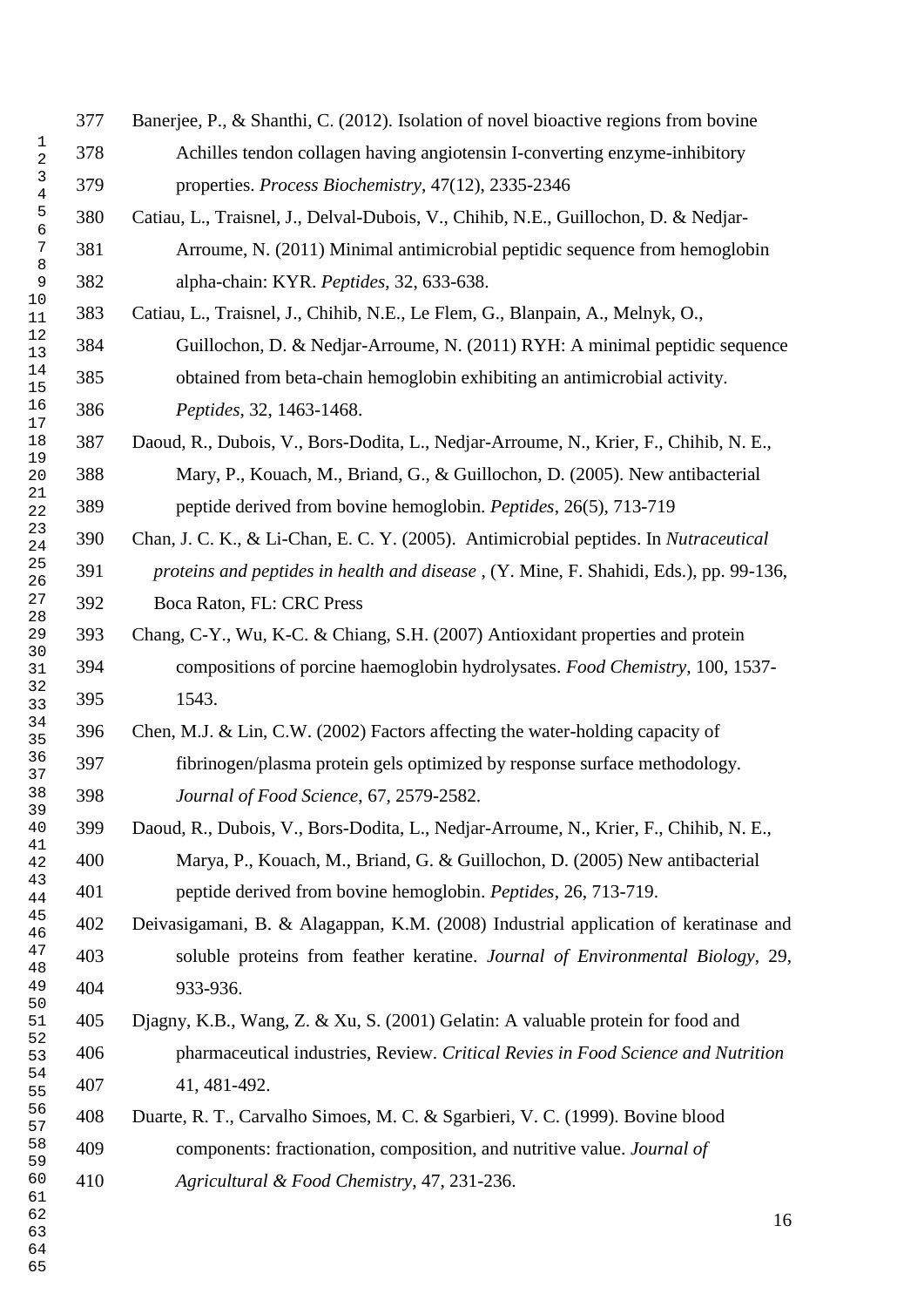|                                | 411 | Escudero, E., Sentandreu, M.A. & Toldrá, F. (2010) Characterization of Peptides          |
|--------------------------------|-----|------------------------------------------------------------------------------------------|
| $\mathbf{1}$<br>$\overline{a}$ | 412 | Released by in vitro Digestion of Pork Meat. Journal of Agricultural & Food              |
| 3<br>$\bf 4$                   | 413 | Chemistry, 58, 5160-5165.                                                                |
| 5<br>$\overline{6}$            | 414 | Escudero, E., Sentandreu, M.A., Arihara, K. & Toldrá, F. (2010) Angiotensin I            |
| $\sqrt{ }$                     | 415 | converting enzyme inhibitory peptides generated from in vitro gastrointestinal           |
| 8<br>$\mathsf 9$               | 416 | digestion of pork meat. Journal of Agricultural & Food Chemistry, 58, 2895-              |
| $10$<br>11                     | 417 | 2901.                                                                                    |
| 12<br>13                       | 418 | Escudero, E., Toldrá, F. Sentandreu, M.A., & Arihara, K. (2012) Antihypertensive         |
| 14<br>15                       | 419 | Activity of Peptides Derived From the <i>In Vitro</i> Gastrointestinal Digestion of Pork |
| 16<br>$17$                     | 420 | Meat. Meat Science, 91, 382-384.                                                         |
| 18                             | 421 | Escudero, E., Aristoy, M.C., Nishimura, H., Arihara, K. & Toldrá, F. (2012)              |
| 19<br>20                       | 422 | Antihypertensive effect and antioxidant activity of peptide fractions extracted          |
| 21<br>22                       | 423 | from dry-cured ham. Meat Science, 91, 306-311.                                           |
| 23<br>24                       | 424 | Escudero, E., Mora, L., Fraser, P.D., Aristoy, M.C., & Toldrá, F. (2013) Identification  |
| 25<br>26                       | 425 | of Novel Antioxidant Peptides Generated in Spanish Dry-Cured ham. Food                   |
| 27<br>28<br>29                 | 426 | Chemistry, 138, 1282-1288.                                                               |
| 30<br>31                       | 427 | Escudero, E., Toldrá, F. Sentandreu, M.A., Nishimura, H. & Arihara, K. (2012)            |
| 32                             | 428 | Antihypertensive Activity of Peptides Derived From the <i>In Vitro</i> Gastrointestinal  |
| 33<br>34<br>35                 | 429 | Digestion of Pork Meat. Meat Science, 91, 306-311                                        |
| 36<br>37                       | 430 | Escudero, E., Mora, L., Fraser, P. D., Aristoy, M. C., Arihara, K., & Toldrá, F. (2013). |
| 38<br>39                       | 431 | Purification and identification of antihypertensive peptides in Spanish dry-cured        |
| 40<br>41<br>42                 | 432 | ham. Journal of Proteomics, 78, 499-507.                                                 |
| 43<br>44                       | 433 | Escudero, E., Mora, L., & Toldrá, F. (2014). Stability of ACE inhibitory ham peptides    |
| 45<br>46                       | 434 | against<br>Food<br>heat<br>treatment.<br>Chemistry,                                      |
| 47<br>48<br>49                 | 435 | http://dx.doi.org/10.1016/j.foodchem.2014.03.117                                         |
| $50$<br>51                     | 436 | Fogac, A.C., Da Silva, P.I., Teresa Jr, M., Miranda, M., Bianchi, A.G. & Miranda, A.     |
| 52<br>53                       | 437 | (1999) Antimicrobial activity of a bovine hemoglobin fragment in the tick                |
| 54                             | 438 | Boophilus microplus. Journal of Biological Chemistry, 274, 25330-25334.                  |
| 55<br>56                       | 439 | Froidevaux, R., Vanhoute, M., Lecouturier, D., Dhulster, P. & Guillochon, D. (2008)      |
| 57<br>58                       | 440 | Continuous preparation of two opioid peptides and recycling of organic solvent           |
| 59<br>60                       | 441 | using liquid/liquid extraction coupled with aluminium oxide column during                |
| 61<br>62<br>63                 |     | 17                                                                                       |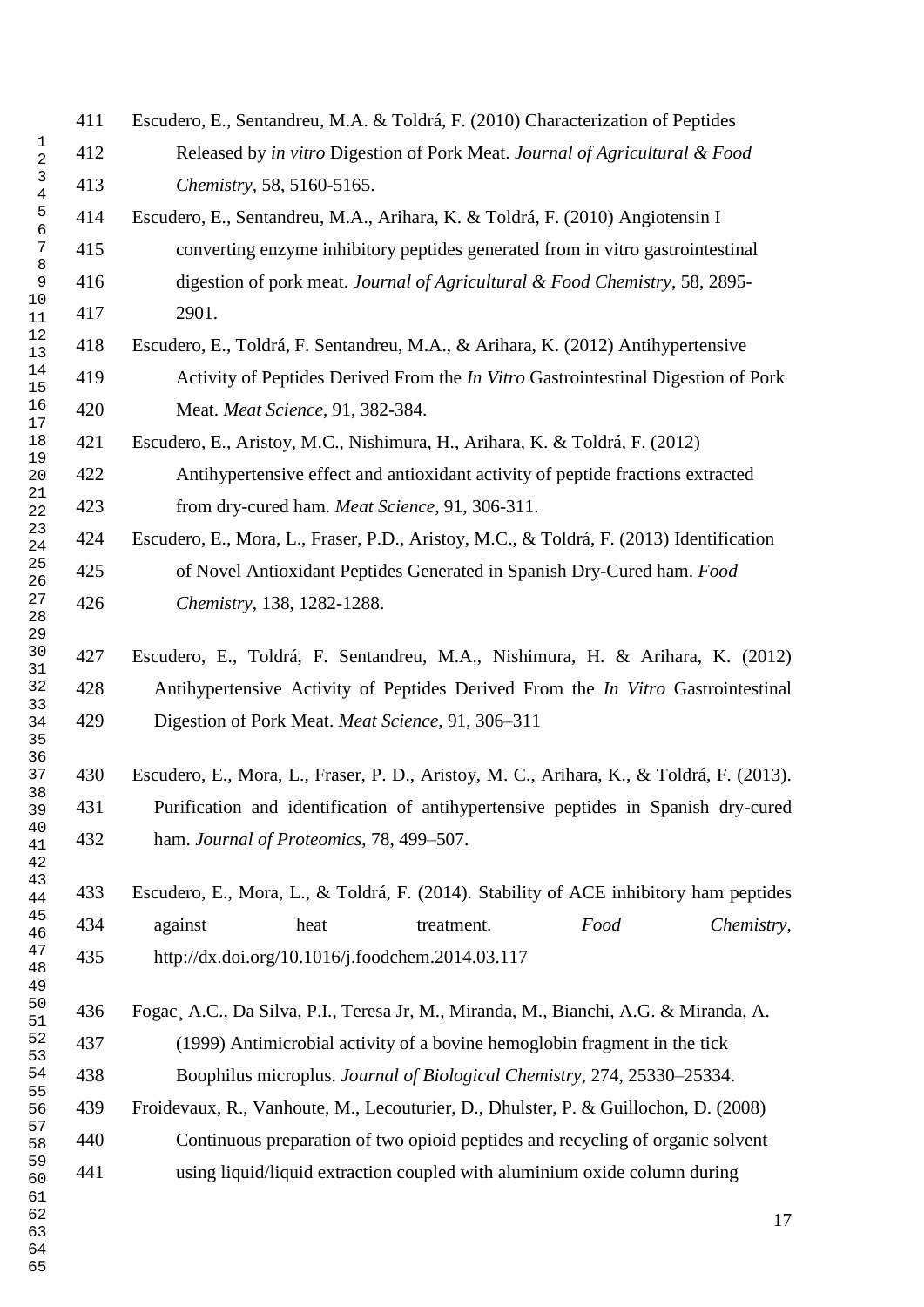- haemoglobin hydrolysis by immobilized pepsin. *Process Biochemistry*, 43, 431- 437. Gómez-Guillén M.C., Giménez B., López-Caballero M.E., Montero M.P., Functional and bioactive properties of collagen and gelatin from alternative sources: A review, *Food Hydrocolloids*, 25, 1813-1827. Guesdon, B., Pichon, L, & Tomé, D. (2005). Opioid peptides. In: *Nutraceutical proteins and peptides in health and disease* , (Y. Mine, F. Shahidi, Eds.), pp. 367-376, Boca Raton, FL: CRC Press Herregods, G., Van Camp, J., Morel, N., Ghesquière, B., Gevaert, K., Vercruysse, L., Dierckx, E. & Smagghe, G. (2011) Angiotensin I-converting enzyme inhibitory activity of gelatin hydrolysates and identification of bioactive peptides. *Journal of Agricultural & Food Chemistry,* 59, 552-558. Herrero, A.M., Cambero, M.I., Ordóñez, J.A., Castejón, D., Romero, M.D. & de la Hoz, L. (2007) Magnetic Resonance Imaging, Rheological Properties, and Physicochemical Characteristics of Meat Systems with Fibrinogen and Thrombin. *Journal of Agricultural & Food Chemistry,* 56, 9357-9364. Hsieh, Y.H. & Ofori, J.A. (2011) Food-grade proteins from animal by-products. Their usage and detection methods. In: *Handbook of Analysis of Edible Animal By- Products* (L.M.L. Nollet and F. Toldrá, Eds.), pp 3-11, CRC Press, Boca Raton FL, USA. Hu, J., Xu, M., Hang, B., Wang, L., Wang, Q., Chen, J., Song, T., Fu, D., Wang, Z., Wang, S., & Liu, X. (2011). Isolation and characterization of an antimicrobial peptide from bovine hemoglobin α-subunit. *World Journal of Microbiology and Biotechnology*, 27(4), 767-771. In, M-J., Chae, H-J. & Oh, N-S. (2002) Process development for heme-enriched peptide by enzymatic hydrolysis of hemoglobin. *Bioresource Technology*, 84, 63-68. Je, J. Y., Qian, Z. J., Byun, H. G., and Kim, S. K. (2007). Purification and characterization of an antioxidant peptide obtained from tuna backbone protein by enzymatic hydrolysis. *Process Biochemistry*. 42, 840–846. Kang, I.S. & Lanier, T.C. (1999) Bovine plasma proteins functions in surimi gelation compared with cysteine protease inhibitors. *Journal of Food Science*, 64, 842-846. Kapel, R., Froidevaux, R., Nedjar-Arroume, N., Fertin-Bazus, A., Dhulster, P. & Guillochon, D. (2003) Continuous production of a peptidic fraction containing the
-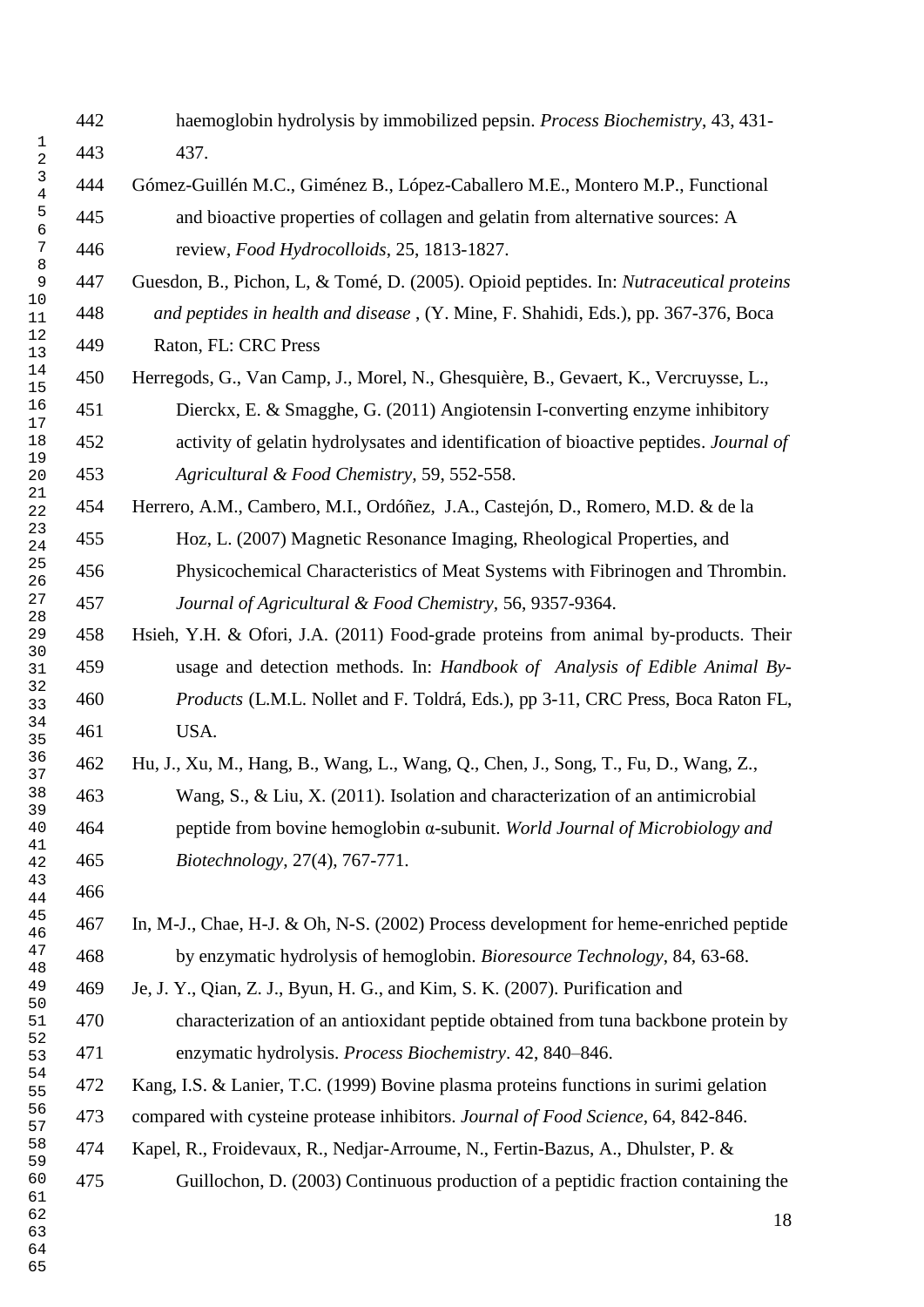intermediate opioid peptide LVV-haemorphin-7 (LVVh-7) by peptic hydrolysis of bovine haemoglobin in a continuous membrane reactor. *Biotechnology and Applied Biochemistry*, 37, 317-324.

 Katayama, K., Tomatsu, M., Fuchu, H., Sugiyama, M., Kawahara, S., Yamauchi, K., Kawamura, Y., Mugumura, M. (2003A). Purification and characterization of an angiotensin I-converting enzyme inhibitory peptide derived from porcine troponin C. *Animal Science Journal,* 74, 53-58.

 Katayama, K., Jamhari, Mori, T., Kawahara, S., Miake, K., Kodama, Y., Sugiyama, M., Kawamura, Y., Nakayama, T., Maruyama, M., Mugumura, M. (2003B). Angiotensin-I Converting Enzyme Inhibitory Peptide Derived from Porcine Skeletal Muscle Myosin and Its Antihypertensive Activity in Spontaneously Hypertensive Rats. *Journal of Food Science,* 72, 9, S702-S706.

- Katayama, K., Tomatsu, M., Kawahara, S., Yamauchi, K., Fuchu, H., Kodama, Y., Kawamura, Y., & Muguruma, M. (2004) Inhibitory profile of nonapeptide derived from porcine troponin C against angiotensin I-converting enzyme. *Journal of Agricultural and Food Chemistry*, *52*, 771-775.
- Kim, S. K., Choi, Y. R., Park, P. J., Choi, J. H., & Moon, S. H. (2000). Screening of biofunctional peptides from cod processing wastes. *Journal of Korean Society of Agricultural Chemistry and Biotechnology*, 33, 198–204.
- Li, B., Chen, F., Wang, X., Ji, B., & Wu, Y. (2007). Isolation and identification of antioxidative peptides from porcine collagen hydrolysate by consecutive chromatography and electrospray ionization–mass spectrometry. *Food Chemistry*, 102(4), 1135-1143
- Lignot, B., Froidevaux, R., Nedjar-Arroume, N. & Guillochon, D. (1999) Solvent effect on kinetics of appearance of neokyotorphin VVh4 and a bradykinin-potentiating peptide in the course of peptic hydrolysis of bovine haemoglobin. *Biotechnology and Applied Biochemistry*, 30, 201–207.
- Liu, R., Wang, M., Duan, J.-a., Guo, J.-m., & Tang, Y.-p. (2010). Purification and identification of three novel antioxidant peptides from Cornu Bubali (water buffalo horn). *Peptides*, 31(5), 786-793.
-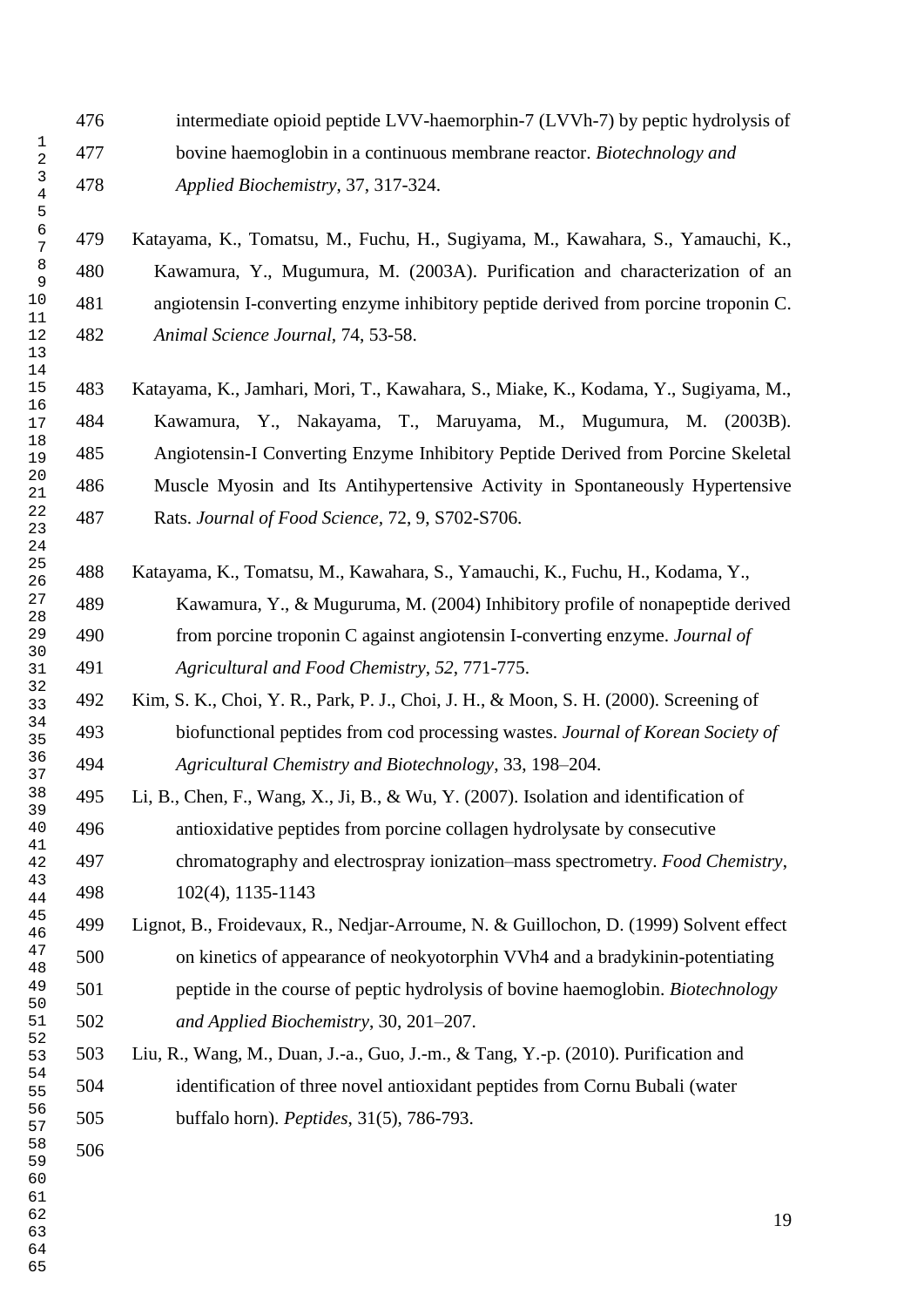|                         | 507 | Liu Q, Kong B, Jiang L, Cui X, Liu J. 2009. Free radical scavenging activity of porcine |
|-------------------------|-----|-----------------------------------------------------------------------------------------|
| 1<br>$\overline{2}$     | 508 | plasma protein hydrolysates determined by electron spin resonance spectrometer.         |
| $\mathbf{3}$<br>$\bf 4$ | 509 | LWT-Food Science Technology 42:956-62.                                                  |
| 5<br>$\epsilon$         | 510 |                                                                                         |
| 7                       | 511 | Liu Q, Kong B, Xiong YL, Xia X. 2010a. Antioxidant activity and functional properties   |
| 8<br>$\overline{9}$     | 512 | of porcine plasma protein hydrolysate as influenced by the degree of hydrolysis.        |
| 10<br>11                | 513 | Food Chemistry 118:403-10.                                                              |
| 12<br>13                | 514 | Maehashi, K., Matsuzaki, M., Yamamoto, Y. & Udaka, S. (1999) Isolation of peptides      |
| 14<br>15                | 515 | from an enzymatic hydrolisate of food proteins and characterization of their taste      |
| 16<br>17                | 516 | properties. Bioscience, Biotechnology and Biochemistry, 63, 555-559                     |
| 18                      | 517 | Mora, L., Sentandreu, M. A., Fraser, P. D., Toldrá, F., & Bramley, P. M. (2009).        |
| 19<br>20                | 518 | Oligopeptides arising from the degradation of creatine kinase in Spanish dry-           |
| 21<br>22<br>23          | 519 | cured ham. Journal of Agricultural and Food Chemistry, 57 (19), 8982-8988.              |
| 24<br>25                | 520 | Mora, L., Sentandreu, M. A., Koistinen, K. M., Fraser, P. D., Toldrá, F., & Bramley, P. |
| 26<br>27                | 521 | M. (2009). Naturally generated small peptides derived from myofibrillar proteins        |
| 28                      | 522 | in Serrano dry-cured ham. Journal of Agricultural and Food Chemistry, 57 (8),           |
| 29<br>30<br>31          | 523 | 3228-3234.                                                                              |
| 32<br>33                | 524 | Mora, L., Sentandreu, M. A., & Toldrá, F. (2010). Identification of small troponin T    |
| 34<br>35<br>36          | 525 | peptides generated in dry-cured ham. Food Chemistry, 123 (3), 691-697.                  |
| 37                      | 526 | Mora, L., Valero, M. L., Sánchez del Pino, M. M., Sentandreu, M. A., & Toldrá, F.       |
| 38<br>39                | 527 | (2011). Small peptides released from muscle glycolytic enzymes during dry-cured         |
| 40<br>41<br>42          | 528 | ham processing. Journal of Proteomics, 74 (4), 442-450.                                 |
| 43<br>44                | 529 | Mora, L., & Toldrá, F. (2012). Proteomic identification of small (<2000 da) myoglobin   |
| 45<br>46                | 530 | peptides generated in dry-cured ham. Food Technology and Biotechnology, 50              |
| 47<br>48                | 531 | $(3), 343-349.$                                                                         |
| 49<br>50                | 532 | Nagaoka, S. (2006) Cholesterol-lowering proteins and peptides. In: Nutraceutical        |
| 51<br>52                | 533 | proteins and peptides in health and disease (Y. Mine & F. Shahidi, Eds.), pp 41-        |
| 53<br>54                | 534 | 67, Boca Raton, Fl: CRC Press.                                                          |
| 55<br>56                | 535 | Nakashima, Y., Arihara, K., Sasaki, A., Ishikawa, S., & Itoh, M. (2002)                 |
| 57                      | 536 | Antihypertensive activities of peptides derived from porcine skeletal muscle            |
| 58<br>59<br>60<br>61    | 537 | myosin in spontaneously hypertensive rats. Journal of Food Science 67, 434-437.         |
| 62<br>63                |     | 20                                                                                      |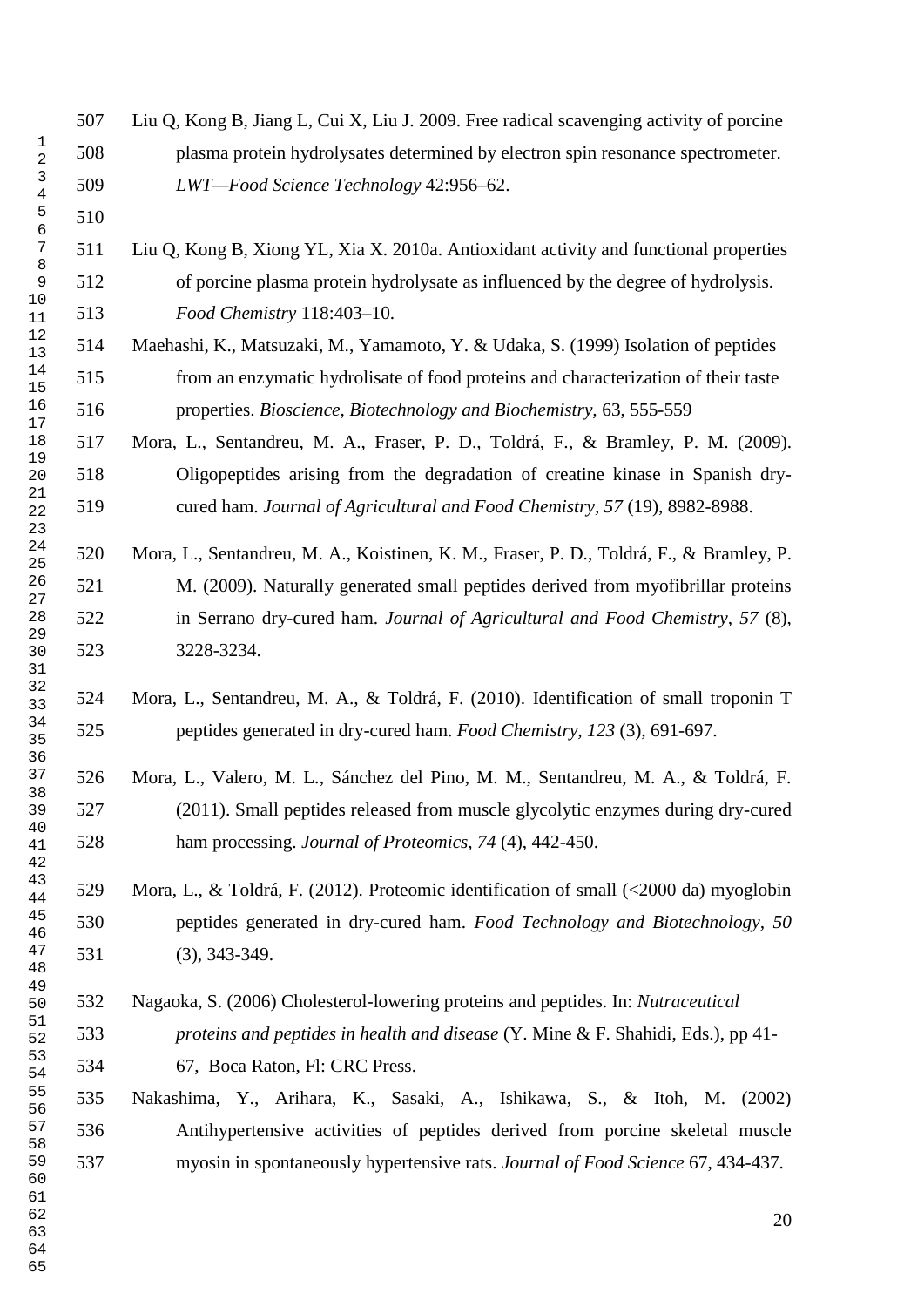Nedjar-Arroume, N., Dubois-Delval, V., Miloudi, K., Daoud, R., Krier, F., Kouach, M., Briand, G. & Guillochon, D. (2006) Isolation and characterization of four antibacterial peptides from bovine hemoglobin. *Peptides*, 27, 2082-2089. Nedjar-Arroume, N., Dubois-Delval, V., Adje E. Y., Traisnel, J., Krier, F., Kouach, M., Briand, G. & Guillochon, D. (2008) Bovine hemoglobin: an attractive source of antibacterial peptides. *Peptides*, 29, 969-977. Nissenson, A. R., Berns, J. S., Sakiewicz, P., Ghaddar, S., Moore, G. M., Schleicher, R. B. & Seligman, P.A. (2003) Clinical evaluation of heme iron polypeptide: sustaining a response to rHuEPO in hemodialysis patients. *American Journal of Kidney Disorders,* 42, 325-330. Nollet, L.M.L. & Toldrá, F. (2011) Introduction. Offal meat: Definitions, regions, cultures, generalities. In: *Handbook of Analysis of Edible Animal By-Products* (L.M.L. Nollet & F. Toldrá, Eds.), pp 3-11, CRC Press, Boca Raton FL, USA. Ravallec, P. R., Charlot, C., Pires, C., Braga, V., Batista, I., Wormhoudt, A. V., Gal, Y. L., & Fouchereau-Peron, M. (2001). The presence of bioactive peptides in hydrolysates prepared from processing waste of sardine (Sardina pilchardus). *Journal of Science of Food and Agriculture,* 81, 1120–1125. Rodríguez-Núñez, E., Aristoy, M. C., & Toldrá, F. (1995). Peptide generation in the processing of dry-cured ham. *Food Chemistry*, *53* (2), 187-190. Rosell, C. M., & Toldrá, F. (1996). Effect of curing agents on m-calpain activity throughout the curing process. *Z. Lebensmittel Untersuchung und Forschung., 203* (4), 320-325. Ockerman, H.W. & Basu, L. (2004a) By-products. In: *Encyclopedia of Meat Sciences* (W. Jensen, C. Devine & M. Dikemann, Eds.), pp 104-112, London, UK: Elsevier Science Ltd. Ockerman, H.W. & Basu, L. (2004b) Hides and skins. In: *Encyclopedia of Meat Sciences* (W. Jensen, C. Devine & M. Dikemann, Eds.), pp 125-138, London, UK: Elsevier Science Ltd. Ofori, J.A. & Hsieh, Y-H. P. (2011) Blood-derived products for human consumption. *Revelation and Science*, 1, 14-21. Pearl, G.G. (2004) Inedible. In: *Encyclopedia of Meat Sciences* (W. Jensen, C. Devine & M. Dikemann, Eds.), 112-125, London, UK: Elsevier Science Ltd.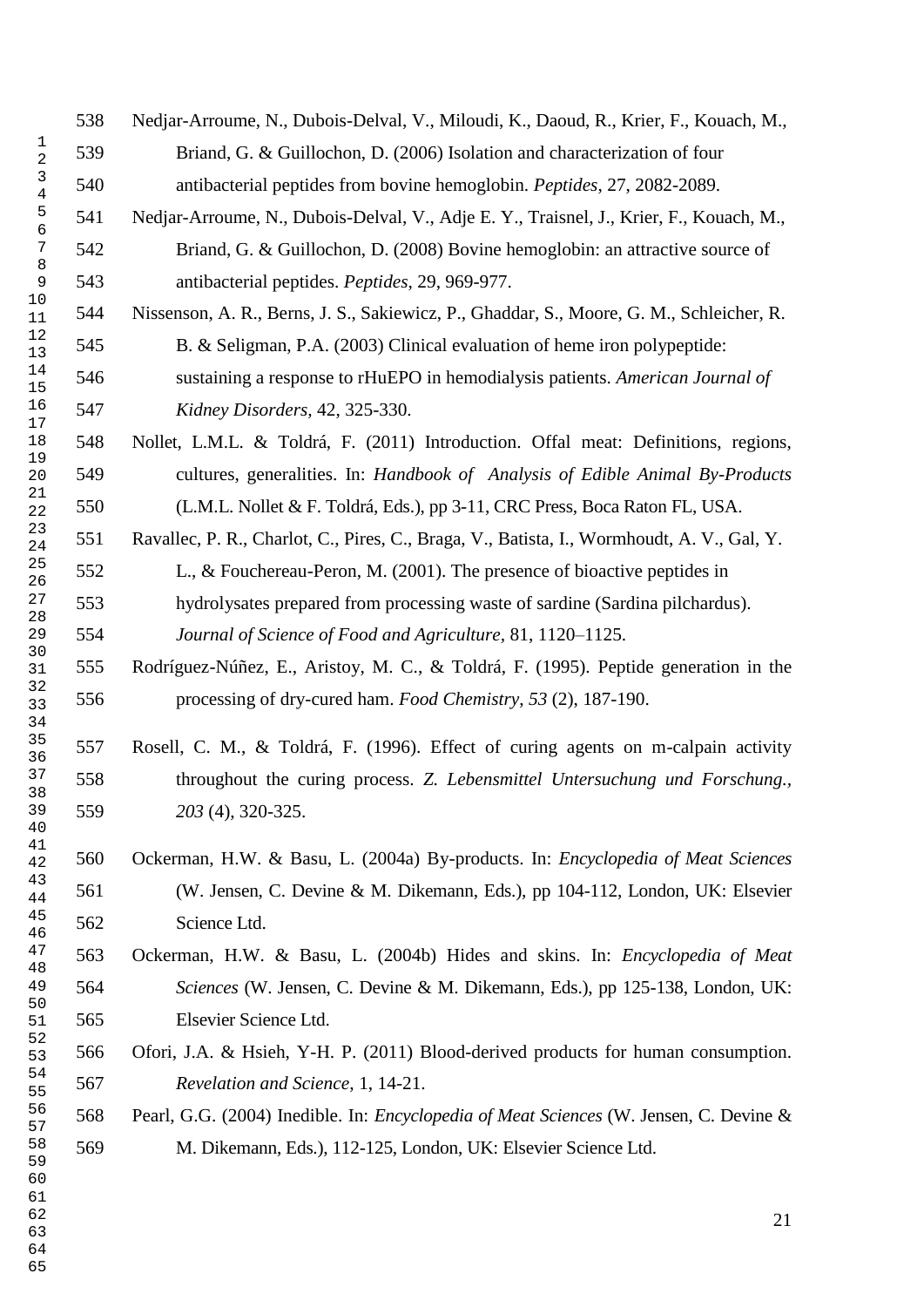- Piot, J.M., Zhao, Q.Y., Guillochon, D., Ricart, G. & Thomas, D. (1992) Isolation and characterization of two opioid peptides from a bovine hemoglobin peptic hydrolysate. *Biochemical and Biophysical Research Communications*,189, 101– 110. Ryan, E. A., Mockros, L. F., Weisel, J. W., Lorand, L. (1999) Structural origin of fibrin clot rheology. *Biophysical Journal 77*, 2813–2826. Saiga, A., Tanabe, S. & Nishimura, T. (2003). Antioxidant activity of peptides obtained from porcine myofibrillar proteins by protease treatment. *Journal of Agricultural and Food Chemistry*, 54, 942-945. Saiga, A., Okumura, T..,Makihara, T., Takahata, Y., Katsuka, S., Morimatsu, F. & Nishimura, T., (2006). Action mechanism of an angiotensin I-converting enzyme- inhibitory peptide derived from chicken breast muscle extract. *Journal of Agricultural and Food Chemistry* 51, 1745-1755. Saiga, A., Iwai, K., Hayakawa, T., Takahata, Y., Kitamura, S., Nishimura, T. & Morimatsu, F. (2008). Angiotensin I-converting enzyme-inhibitory peptides obtained from chicken collagen hydrolysate. *Journal of Agricultural and Food Chemistry* 56, 9586-9591. Šližytė, R., Mozuraitytė, R., Martínez-Alvarez, O., Falch, E., Fouchereau-Peron, M., Rustad,T. (2009). Functional, bioactive and antioxidative properties of hydrolysates obtained from cod (Gadus morhua) backbones, *Process Biochemistry*, 44, 6, 668-677 Sentandreu M. A., & Toldrá, F. (2001). Dipeptidyl peptidase activities along the processing of Serrano dry-cured ham. *European Food Research and Technology, 213* (2), 83-87 Sentandreu, M. A., Stoeva, S., Aristoy, M. C., Laib, K., Voelter, W., & Toldrá, F. (2003). Identification of small peptides generated in Spanish dry-cured ham. *Journal of Food Science, 68* (1), 64-69. Sentandreu, M. A., Armenteros, M., Calvete, J. J., Ouali, A., Aristoy, M. C., & Toldrá, F. (2007). Proteomic identification of actin-derived oligopeptides in dry-cured ham. *Journal of Agricultural and Food Chemistry, 55* (9), 3613-3619.
-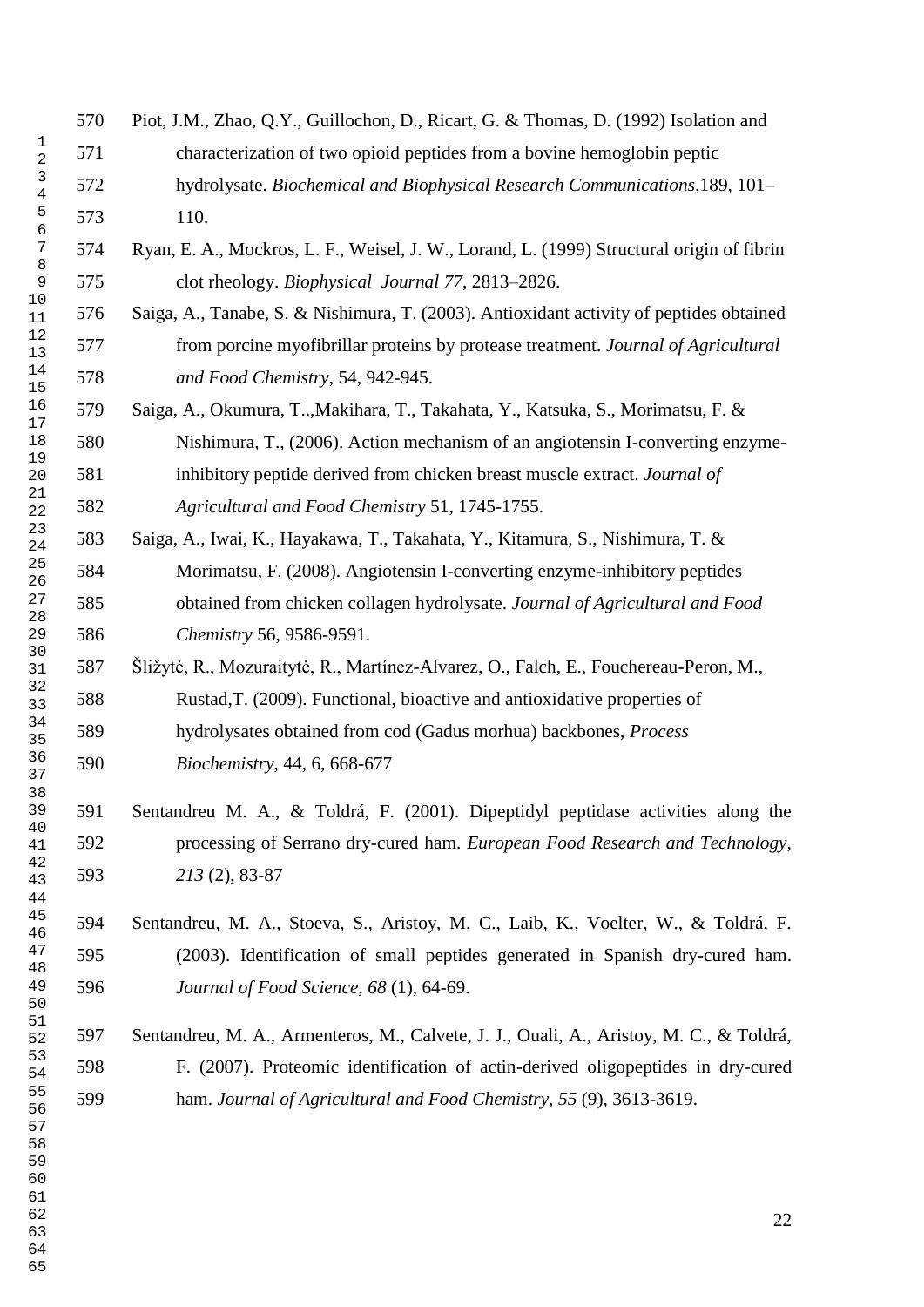- Sentandreu, M.A. & Toldrá, F. (2007) Evaluation of ACE inhibitory activity of dipeptides generated by the action of porcine muscle dipeptidyl peptidases. *Food Chemistry*, 102, 511-515. Spoonger, W.F. (1988) Organs and glands as human food. In: *Edible meat by-products* (A.M. Pearson & T.R. Dutson, Eds.), pp. 197-217, London, UK: Elsevier Applied Science. Strange, E. D. (1984). Oxidation of methionine in model systems. *Journal of Agricultural and Food Chemistry, 32* (2), 358–363. Ticu, E.L., Vercaigne-Marko, D., Froidevaux, R., Huma, A., Artenie, V. & Guillochon, D. (2005) Use of a protease-modified-alumina complex to design a continuous stirred tank reactor for producing bioactive hydrolysates. *Process Biochemistry,* 40, 2841-2848. Toldrá, F., Rico E., & Flores, J. (1993). Cathepsin B, D, H and L activity in the processing of dry-cured ham. *Journal of the Science of Food and Agriculture, 62*  (2), 157-161. Toldrá, F., & Flores, M. (1998). The role of muscle proteases and lipases in flavor development during the processing of dry-cured ham. *Critical Reviews in Food Science and Nutrition, 38* (4), 331-352. Toldrá, F., Aristoy, M. C., & Flores, M. (2000). Contribution of muscle aminopeptidases to flavor development in dry-cured ham. *Food Research International, 33* (3-4), 181-185. Toldrá, F. (2006). Meat: Chemistry and biochemistry. In: *Handbook of Food Science, Technology and Engineering* (YH Hui, JD Culbertson, S Duncan, I Guerrero- Legarreta, ECY Li-Chan, CY Ma, CH Manley, TA McMeekin, WK Nip, LML Nollet, MS Rahman, F Toldrá, YL Xiong, Eds.), volume 1, pp 28-1 to 28-18, Boca Raton, FL: CRC Press. Toldrá, F. & Reig, M. (2011) Innovations for healthier processed meats. *Trends in Food Science & Technology*, 22, 517-522. Vanhoute, M., Firdaous, L., Bazinet, L., Froidevaux, R., Lecouturier, D., Guillochon, D. & Dhulster, P. (2010) Effect of haem on the fractionation of bovine haemoglobin peptic hydrolysate by electrodialysis with ultrafiltration membranes. *Journal of Membrane Science*, 365, 16-24.
-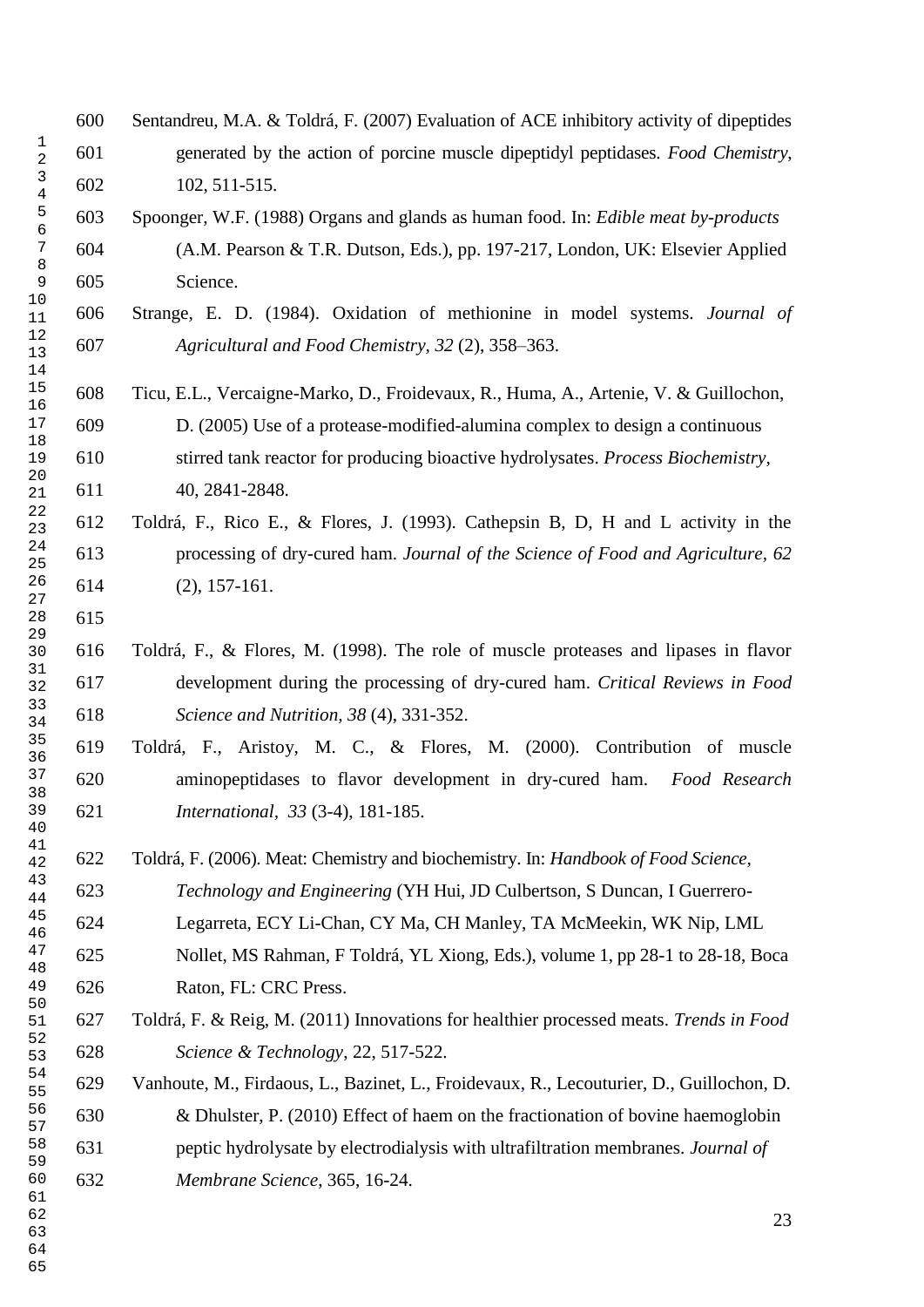Vercruysse, L., Van Camp, J. & Smagghe, G. (2005) ACE inhibitory peptides derived from enzymatic hydrolysate of animal protein: A review. *Journal of Agricultural & Food Chemistry*, 53, 8106-8115. Vermeirssen, V., Van Camp, J. & Verstraete, W. (2004) Bioavailability of angiotensin I converting enzyme inhibitory peptides. *British Journal of Nutrition*, 92, 357-366. Yousif, A.M., Cranston, P. & Deeth, H.C. (2003) Incorporation of bovine dry blood plasma into biscuit flour for the production of pasta. *LWT Food Science and Technology, 36*, 295-302. Wang, J.-Z., Zhang, H. A. O., Zhang, M., Yao, W.-T., Mao, X.-Y., & Ren, F.-Z. (2008). Antioxidant activity of hydrolysates and peptide fractions of porcine plasma albumin and globulin. *Journal of Food Biochemistry*, 32(6), 693-707. Xu, X., Cao, R., He, L., & Yang, N. (2009). Antioxidant activity of hydrolysates derived from porcine plasma. *Journal of the Science of Food and Agriculture*, 89(11), 1897-1903. Yu, Y., Hu, J., Miyaguchi, Y., Bai, X., Du, Y. & Lin, B. (2006) Isolation and characterization of angiotensin I-converting enzyme inhibitory peptides derived from porcine hemoglobin. *Peptides*, 27, 2950–2956. Zhang, W., Xiao, S., Samaraweera, H., Lee, E.J. & Ahn, D.U. (2010). Improving functional value of meat products. *Meat Science,* 86, 15-31 Zhang, Y., Kouguchi, T., Shimizu, K., Sato, M., Takahata, Y., & Morimatsu, F. (2010). Chicken collagen hydrolysate reduces proinflammatory cytokine production in C57BL/6.KOR-ApoEshl Mice. *Journal of Nutritional Science and Vitaminology*, 56,208-210. Zhao, Q.Y., Molina, P. & Piot, J.M. (1997) Peptic peptide mapping by HPLC, on line with photodiode array detection, of a haemoglobin hydrolysate produced at pilot plant scale from an ultrafiltration process. *Journal of Liquid Chromatography and Related Technologies*, 20, 1717–1739. Zhou, Q., Chu, P. H., Huang, C., Cheng, C. F., Martone, M. E., Knoll, G., Shelton, G. D., Evans, S., & Chen, J. (2001). Ablation of Cypher, a PDZ-LIM domain Z-line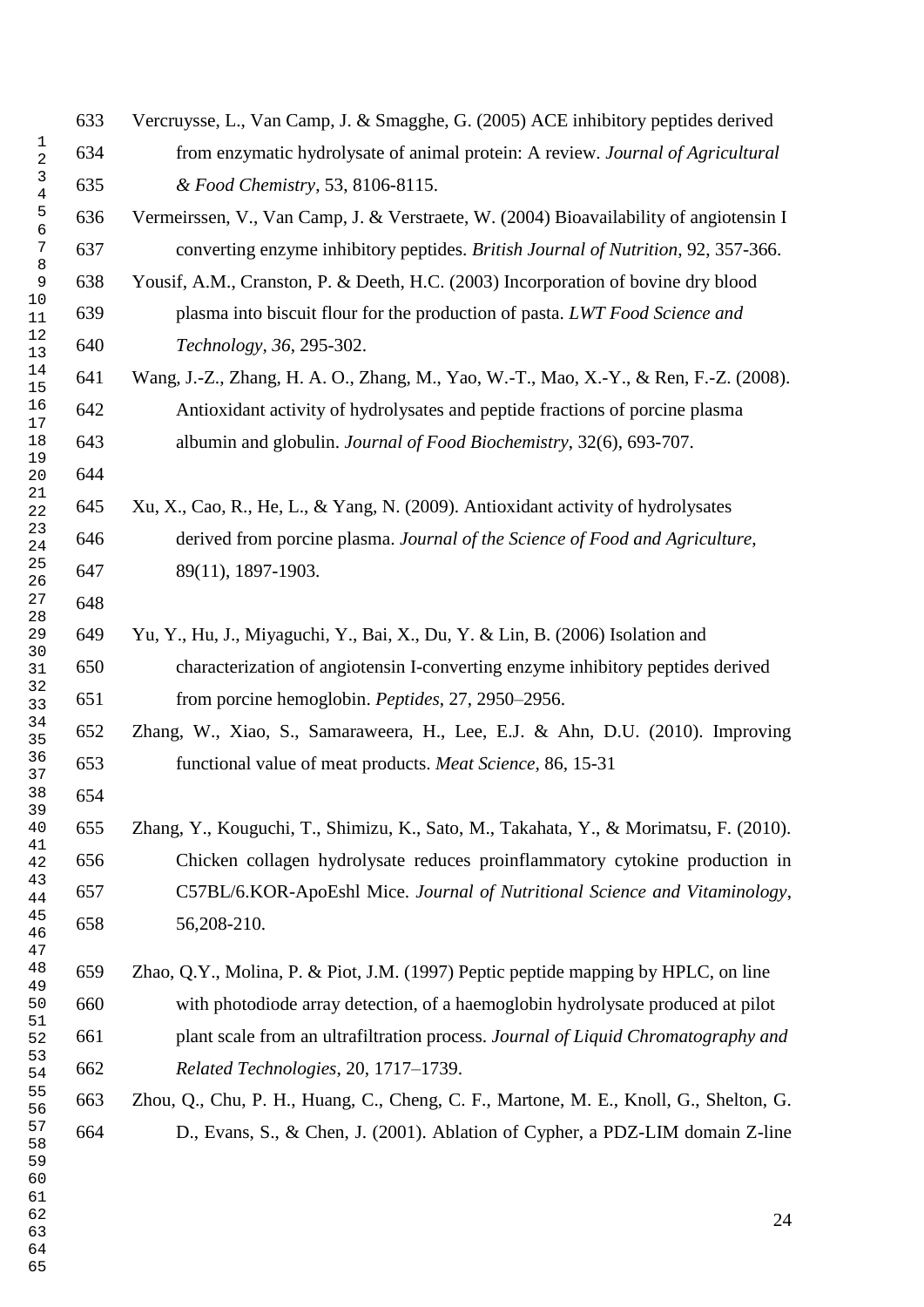|                               | 665 | protein, causes a severe form of congenital myopathy. Journal of Cell Biology,             |
|-------------------------------|-----|--------------------------------------------------------------------------------------------|
| 1<br>$\overline{2}$           | 666 | $155(3), 605-612.$                                                                         |
| $\mathsf 3$<br>$\overline{4}$ | 667 |                                                                                            |
| $\mathsf S$<br>6              | 668 |                                                                                            |
| 7                             | 669 | <b>Legends for the figures</b>                                                             |
| 8<br>$\mathsf 9$              | 670 |                                                                                            |
| 10<br>11                      | 671 | Figure 1.- Flow diagram of main routes for value-addition to meat by-products              |
| 12<br>13                      | 672 |                                                                                            |
| 14<br>15                      | 673 | Figure 2.- Flow diagram for the generation of bioactive peptides through the enzymatic     |
| 16<br>17                      | 674 | hydrolysis of edible meat by-products.                                                     |
| 18                            | 675 |                                                                                            |
| 19<br>20                      | 676 | Figure 3. - Fractionation of dry-cured ham extract on a Sephadex G-25 gel filtration       |
| 21<br>22                      | 677 | column. Fractions were collected and assayed for in vitro ACE-inhibitory activity. For     |
| 23<br>24                      | 678 | antihypertensive in vivo assay in the present study, fractions corresponding to an elution |
| 25<br>26                      | 679 | volume from 200 mL to 320 mL were pooled and named sample 1 (S1). The same                 |
| 27<br>28                      | 680 | procedure was followed for fractions corresponding to elution volumes from 325 mL to       |
| 29                            | 681 | 450 mL (S2) and those from 505 mL to 625 mL (S3). Reprinted from Escudero et al            |
| 30<br>31                      | 682 | Meat Science, 2012, 91. 306-311 with permission from Elsevier.                             |
| 32<br>33                      | 683 |                                                                                            |
| 34<br>35                      |     |                                                                                            |
| 36<br>37                      |     |                                                                                            |
| 38<br>39                      |     |                                                                                            |
| 40                            |     |                                                                                            |
| 41<br>42                      |     |                                                                                            |
| 43<br>44                      |     |                                                                                            |
| 45<br>46                      |     |                                                                                            |
| 47<br>48                      |     |                                                                                            |
| 49                            |     |                                                                                            |
| 50<br>51                      |     |                                                                                            |
| 52<br>53                      |     |                                                                                            |
| 54<br>55                      |     |                                                                                            |
| 56                            |     |                                                                                            |
| 57<br>58                      |     |                                                                                            |
| 59<br>60                      |     |                                                                                            |
| 61<br>62                      |     |                                                                                            |
| 63                            |     | 25                                                                                         |
| 64                            |     |                                                                                            |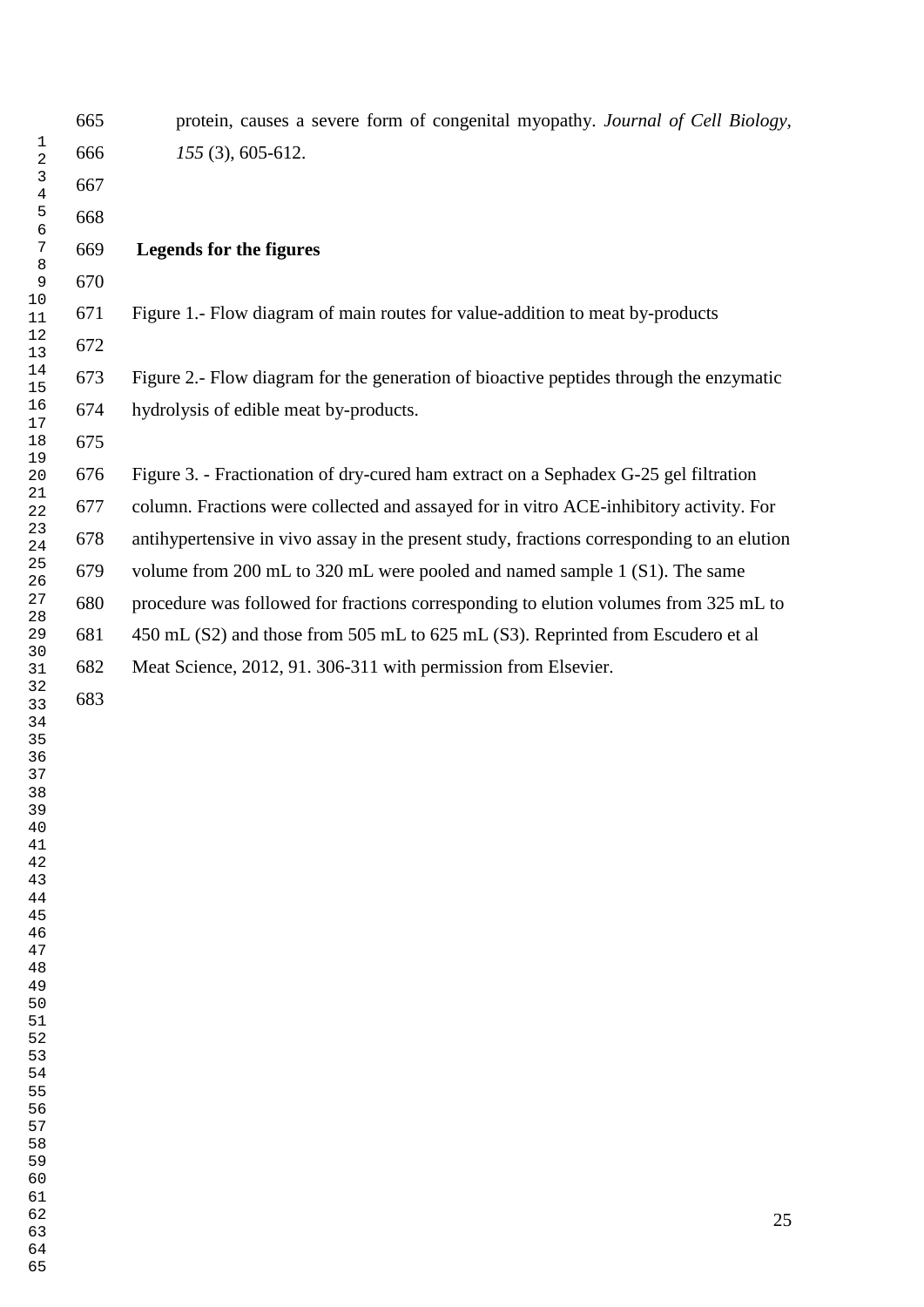**Figure 1**

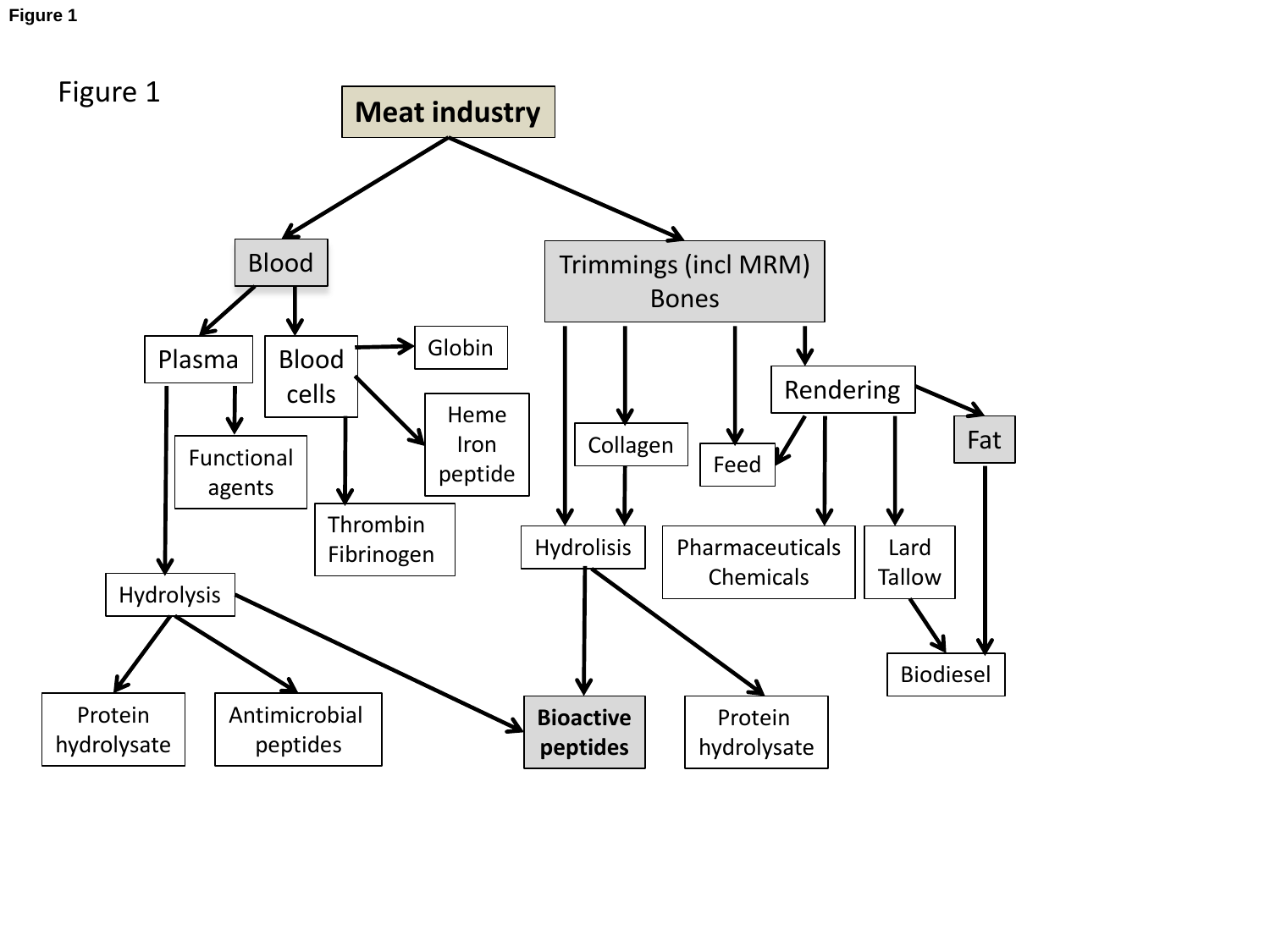